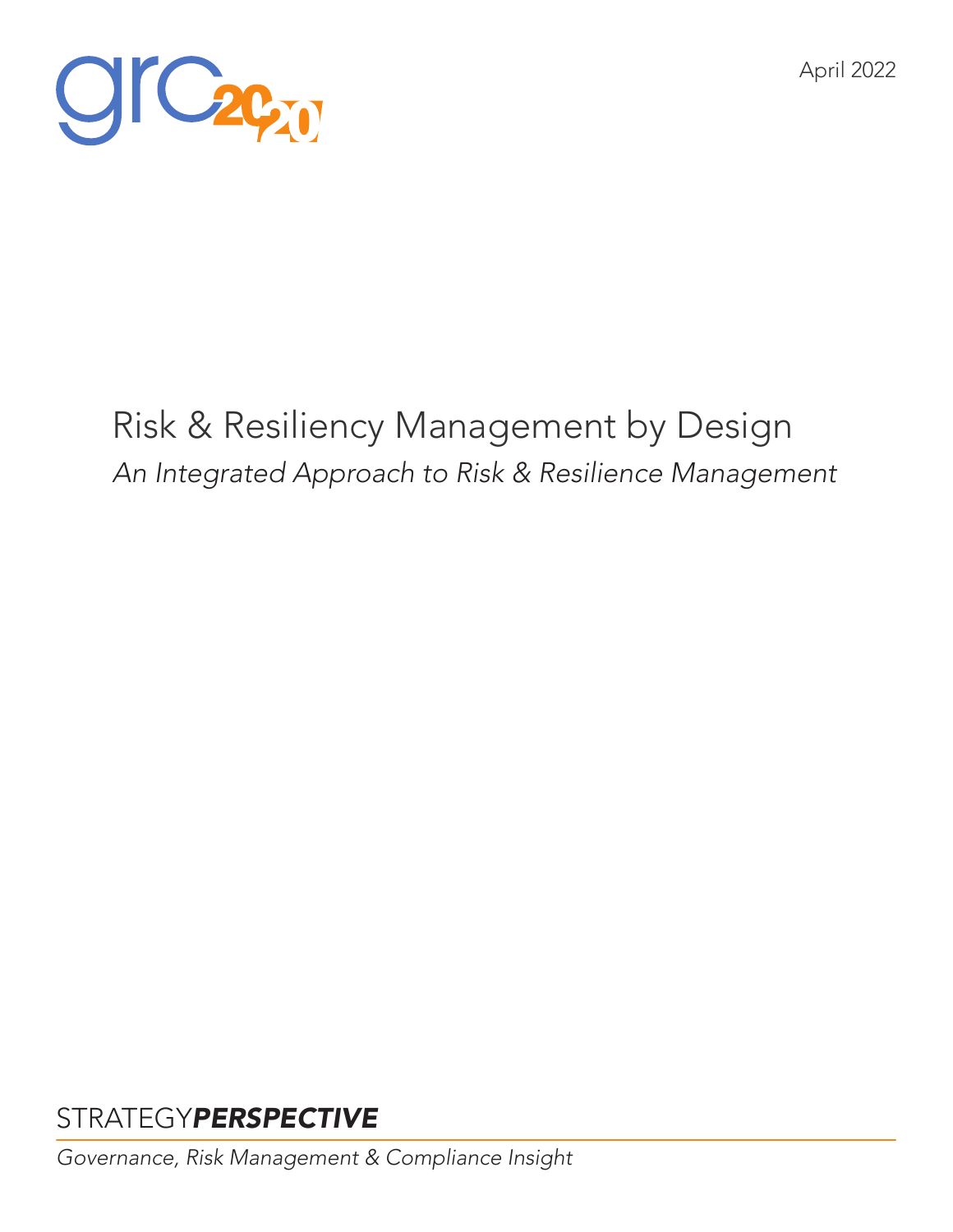

#### ©2022 GRC 20/20 Research, LLC. All Rights Reserved.

No part of this publication may be reproduced, adapted, stored in a retrieval system or transmitted in any form by any means, electronic, mechanical, photocopying, recording or otherwise, without the prior permission of GRC 20/20 Research, LLC. If you are authorized to access this publication, your use of it is subject to the Usage Guidelines established in client contract.

The information contained in this publication is believed to be accurate and has been obtained from sources believed to be reliable but cannot be guaranteed and is subject to change. GRC 20/20 accepts no liability whatever for actions taken based on information that may subsequently prove to be incorrect or errors in analysis. This research contains opinions of GRC 20/20 analysts and should not be construed as statements of fact. GRC 20/20 disclaims all warranties as to the accuracy, completeness or adequacy of such information and shall have no liability for errors, omissions or inadequacies in such information. Although GRC 20/20 may include a discussion of related legal issues, GRC 20/20 does not provide legal advice or services and its research should not be construed or used as such.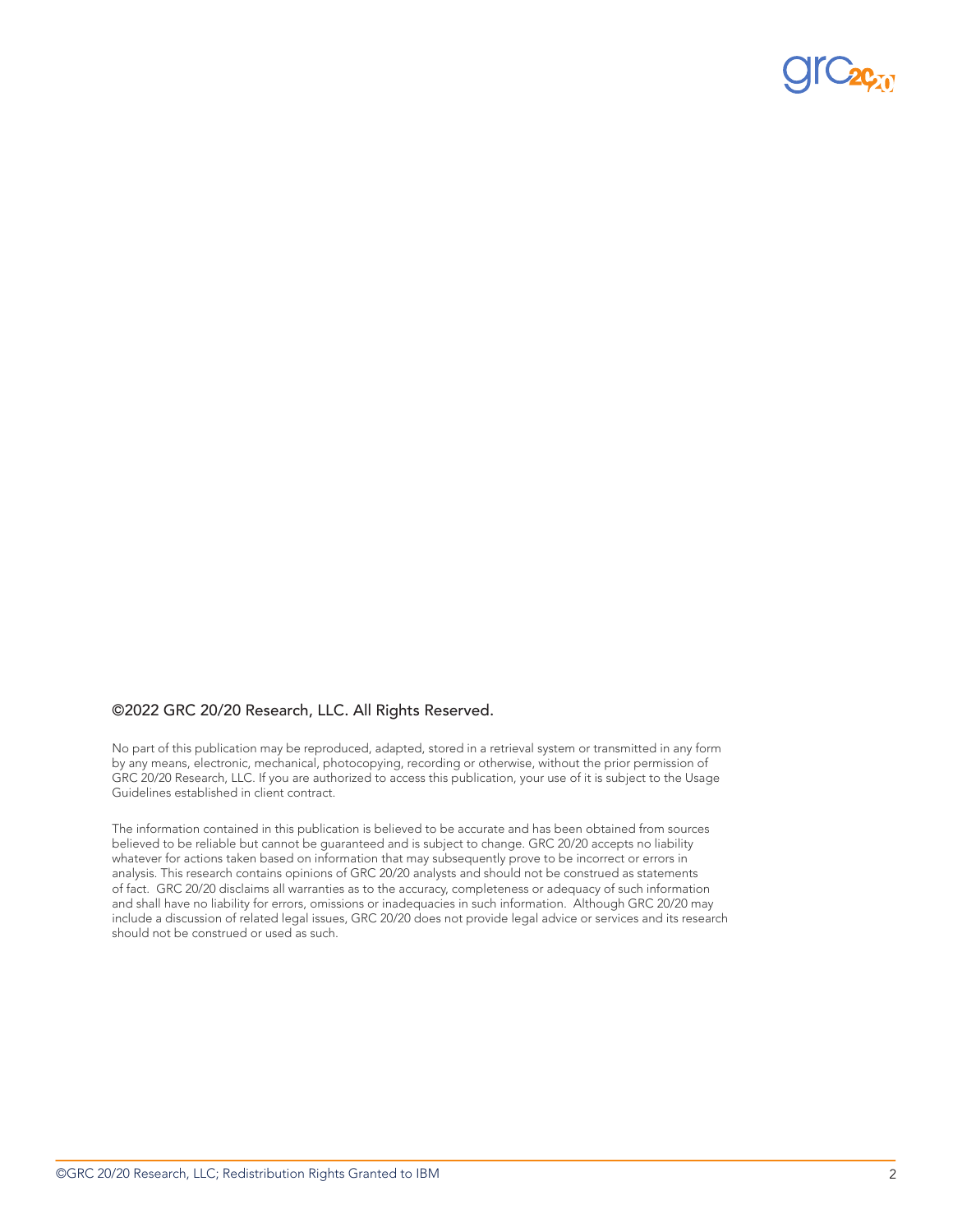

# Table of Contents

| Dynamic, Disrupted & Distributed Business is Difficult to Control 4<br>Understanding the Interrelationship of Risk and its Impact on Operations5 |  |
|--------------------------------------------------------------------------------------------------------------------------------------------------|--|
| Risk and Resilience Management Information & Technology Architecture 16                                                                          |  |
|                                                                                                                                                  |  |
|                                                                                                                                                  |  |
|                                                                                                                                                  |  |



TALK TO US . . .

We look forward to hearing from you and learning what you think about GRC 20/20 research. GRC 20/20 is eager to answer inquiries from organizations looking to improve GRC related processes and utilize technology to drive GRC efficiency, effectiveness, and agility.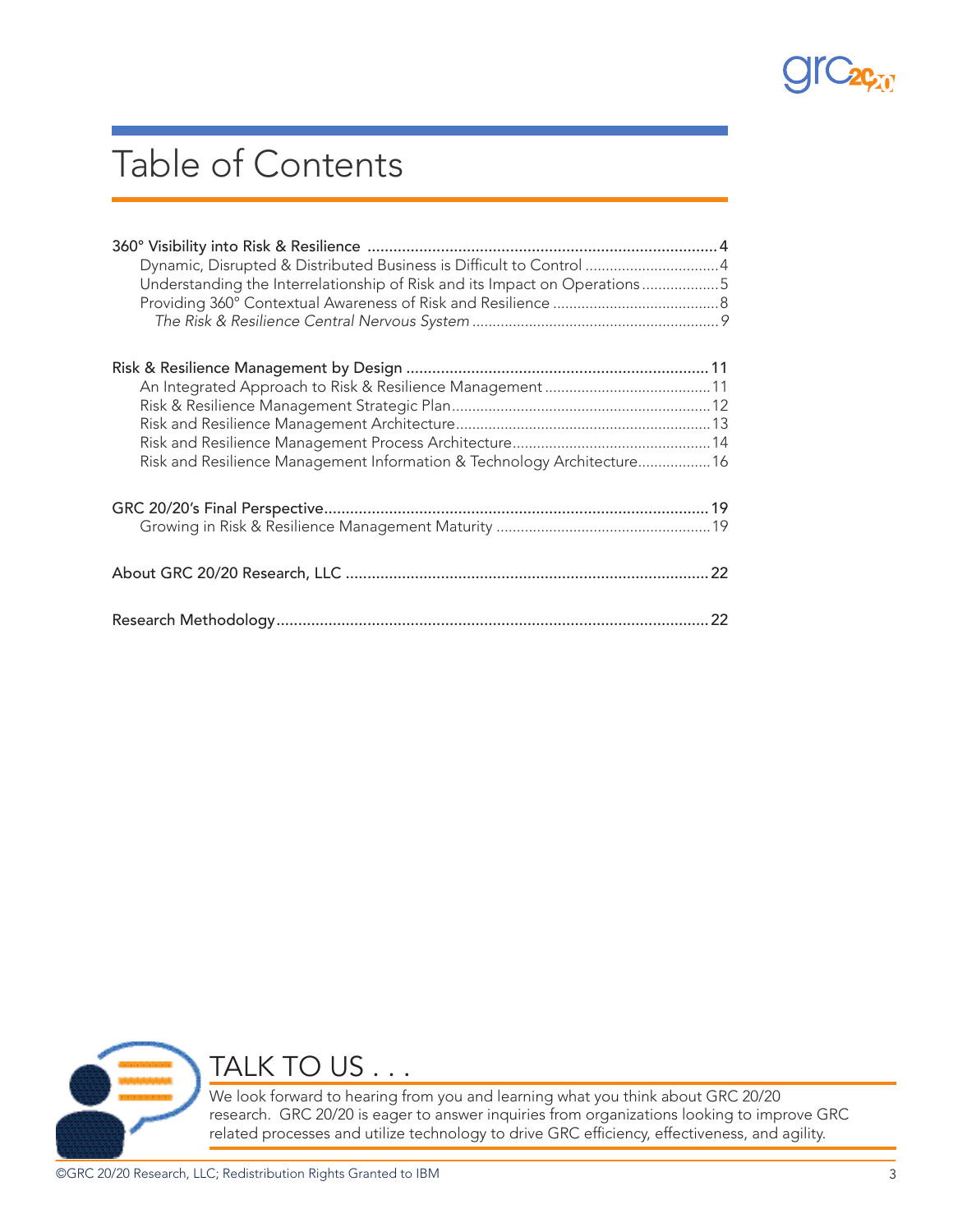

## Risk & Resiliency Management by Design *An Integrated Approach to Risk & Resilience Management*

#### 360° Visibility into Risk & Resilience

### Dynamic, Disrupted & Distributed Business is Difficult to Control

Organizations take risks all the time but fail to monitor and manage these risks effectively in an environment that demands agility. Too often risk management is seen as a compliance exercise and not truly integrated with the organization's strategy, decision-making, and objectives. A cavalier approach to risk-taking is a result of a poorly defined risk culture. It results in the inevitable failure of risk management, providing case studies for future generations on how poor risk management leads to the demise of organizations - even those with strong brands.

The complexity of business – combined with the intricacy and interconnectedness of risk and objectives – necessitates that the organization implements a strategic and integrated approach to risk and resilience management across the organization. This includes a topdown enterprise approach aligned with objectives as well as a bottom-up operational approach focused on risk and resilience in the depths of the organization.

Gone are the years of simplicity in business operations. Exponential growth and change in risks, regulations, globalization, distributed operations, competitive velocity, technology, and business data encumbers organizations of all sizes. Keeping changes to business strategy, operations, and processes in sync is a significant challenge. Organizations need to see the intricate relationships and impacts of objectives, risks, processes, and controls.

Over the past few years, organizations have seen lots of disruption to objectives, operations, processes, and employees. It has been a risk and resiliency rollercoaster. Some industries and organizations failed, while others were held firm and navigated events with agility. But there are lessons to be learned. These lessons showed us:

- **n** Interconnected risk. Organizations face an interconnected risk environment; risk, and resilience cannot be managed in isolation. What started with a health and safety risk became a global pandemic and had downstream risk impacts on information security, bribery and corruption, fraud, business and operational resilience, human rights, and other risk areas.
- $\Box$  Objectives became dynamic. As the pandemic unfolded, it had a specific impact on business objectives. Adapting to the crisis, businesses had to modify their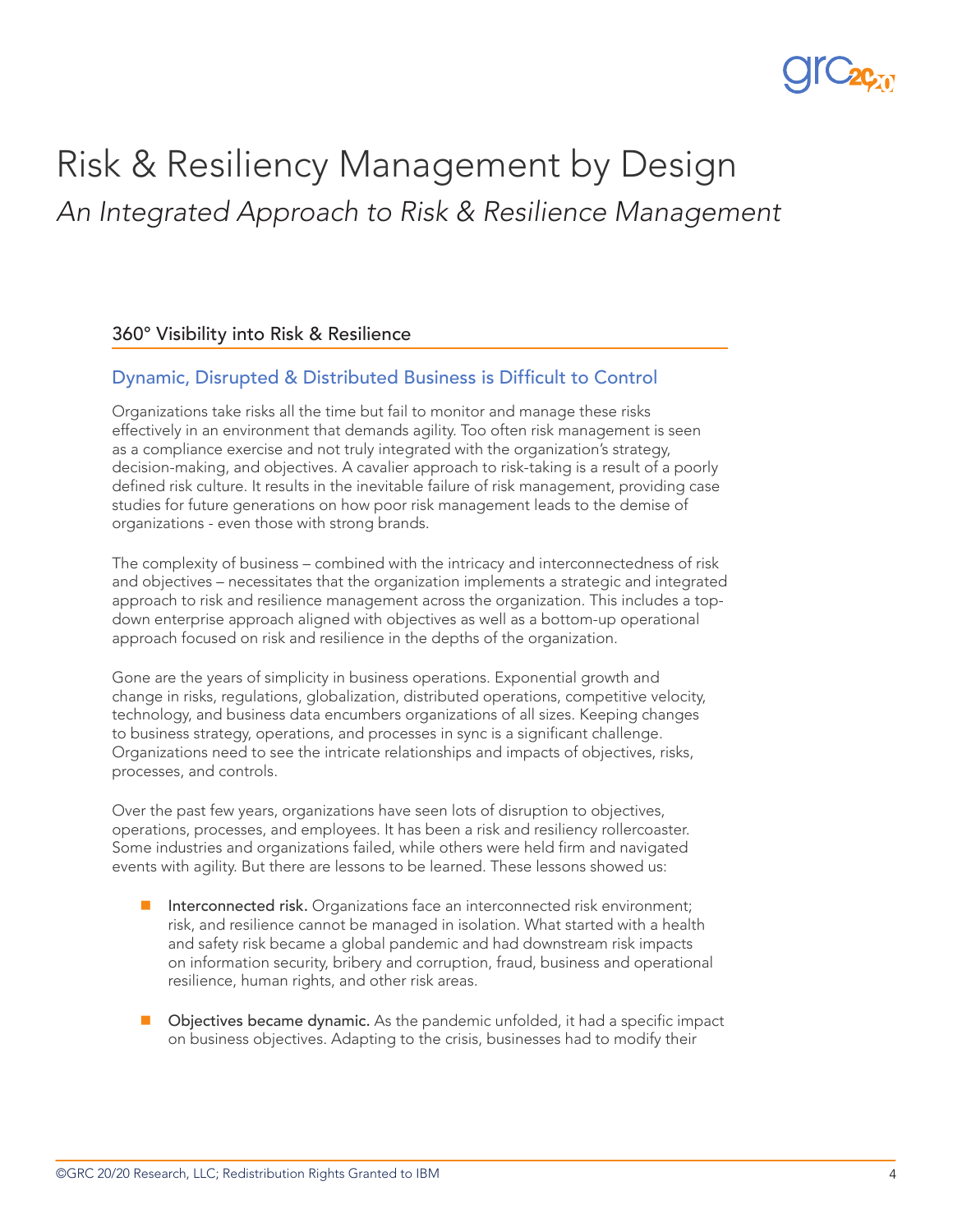

strategies, departments, processes, and project objectives in reaction to changes in risk exposure.

- **n** Disruption. Business is easily disrupted from international to local events. Organizations had to respond to disruption from the pandemic, political protests and unrest, economic uncertainty, change in business models and a work from home environment, human rights and discrimination protests, environmental disasters (particularly wildfires), and information security breaches (e.g., SolarWinds, Colonial Pipeline).
- Dependency on others. No organization is an island. The past two years have shown us that disruption and the interconnectedness of risk and resilience impacts more than traditional employees and brick-and-mortar business, but also the range of third-party relationships in the extended enterprise that the organization depends upon.
- Dynamic and agile business. Businesses had to react quickly to stay in business. This required agility in changing employees, reduced staff with more responsibilities, and shifting to work from home environments. All this introduced new risks, as well as a demand for engaging employees and maintaining a strong corporate culture amid global uncertainty.
- **n** Values were defined and tested. Organizations had to react to what their core values were and how they practiced those values. From treating employees and customers fairly during a crisis, to how they address human rights.

This has taught organizations that to be resilient requires a 360° view of objectives, risk, processes, and services within the organization and the extended enterprise.

#### Understanding the Interrelationship of Risk and its Impact on Operations

Risk management is often misunderstood, misapplied, and misinterpreted as a result of scattered and uncoordinated approaches that get in the way of sharing data. Risk is pervasive; there are a variety of departments that manage risk with varying approaches, models, needs, and views on what risk is and how it should be measured and managed. These challenges come at department and process levels and continue to build as organizations develop risk and resilience management strategies that span these departments.

For some organizations, risk management is only an expanded view of routine financial controls, resulting in nothing more than a deeper look into internal controls with some heat maps thrown in, and does not truly provide an enterprise view of risk aligned with strategy and objectives. Completing a risk assessment process and ticking the box has got in the way of true risk analysis and understanding.

Risk management is about the risk of not achieving objectives, therefore making the ability to link and measure risk to strategic objectives critical as well as the resiliency of the organization in achieving those objectives in a chaotic world; as is monitoring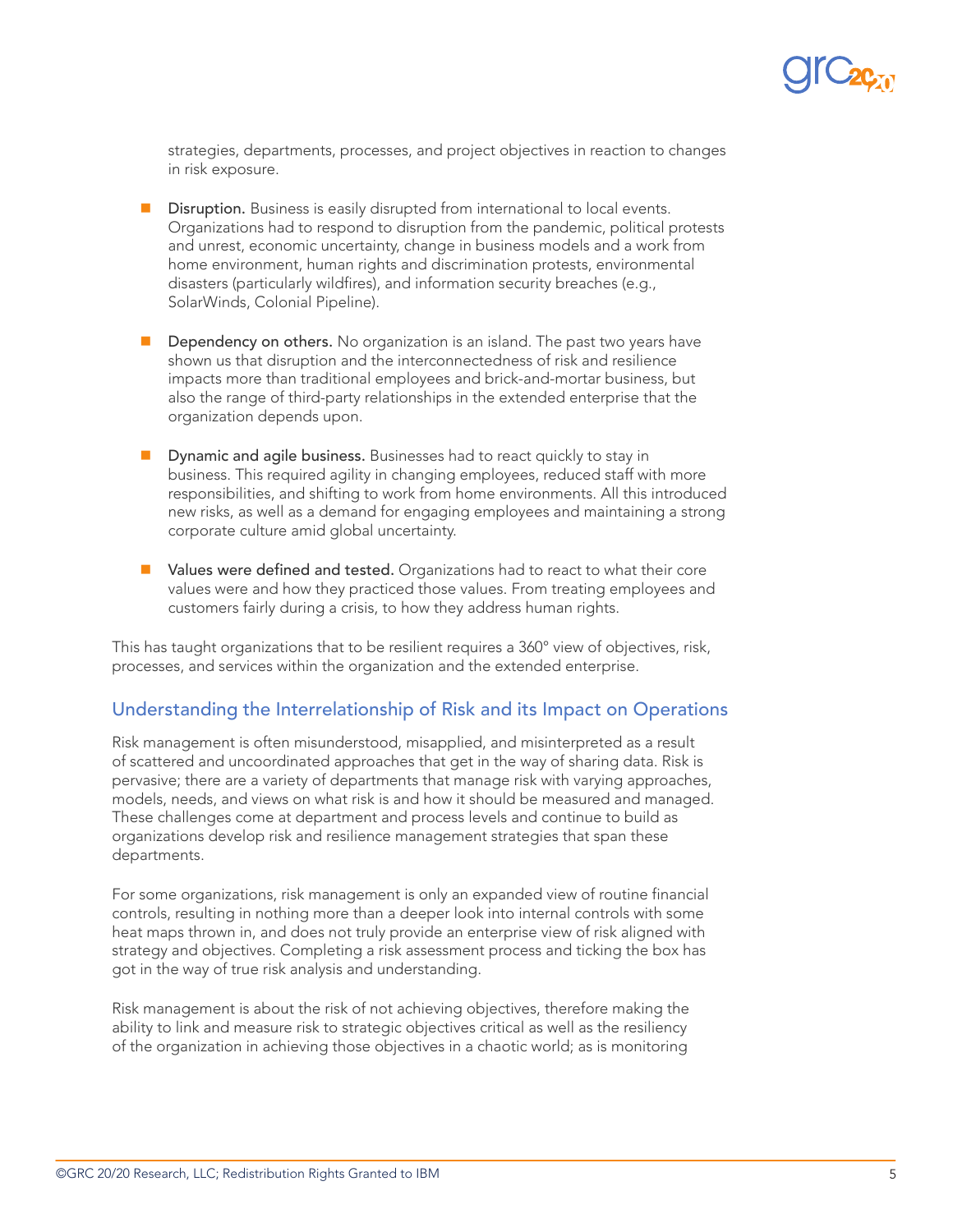

performance against those objectives. The outcome of this is improved decision-making, better return on investment across the business, improved profitability, and a better customer experience.

Risk management silos — where distributed business units and processes maintain their own data, spreadsheets, analytics, modeling, frameworks, and assumptions — pose a major challenge to achieving this. Documents and spreadsheets are not equipped to capture the complex interrelationships that span global operations, business relationships, lines of business, and processes. Individual business areas focus on their view of risk and not the aggregate picture, unable to recognize substantial and preventable losses. When an organization approaches risk in scattered silos that do not collaborate, there is little opportunity to be intelligent about risk. This is because it intersects, compounds, and interrelates to create a larger risk exposure than each silo is independently aware of. A siloed approach fails to deliver insight and context and renders it nearly impossible to make a connection between risk management and decision-making, business strategy, objectives, and performance. Risk accountability is frequently distributed across different board level owners. Today it is critical that these roles are all working off the same data and that this risk data is clean, reliable, and timely.

It can be bewildering to make sense of risk management and its varying factions across strategic, financial, credit, market, conduct, operational, continuity, project, legal, regulatory, third-party, strategic, insurance, and hazard risks. It makes enterprise and operational risk management a challenge if a risk management strategy forces everyone into one flat view of risk, confirming to have significant issues in risk normalization and aggregation as they roll-up risk into enterprise risk reporting. This is exponentially compounded when risk velocity is considered: when risk materializes into an event it moves very quickly. Are organizations agile enough to react?

Keeping risk, complexity, and change in sync is a significant challenge for boards, executives, and management professionals throughout all levels of the organization. This challenge is even greater when risk management is buried in the depths of departments and approached from a compliance or audit angle, and not as an integrated discipline of decision-making that has a symbiotic relationship on performance and strategy. This further is compounded when business continuity programs are completely disconnected and not part of risk management. Organizations need to understand how to monitor risk-taking, measure that the associated risks being taken are the right risks, and review whether the risks are managed effectively to ensure resilience of the organization.

Risk and resiliency management in the modern organization is challenging because the organization is:

Distributed. Even the smallest of organizations can have distributed operations complicated by a web of global relationships. The traditional brick and mortar business with physical buildings and conventional employees has been replaced with an interconnected mesh of relationships and interactions which define the organization. Complexity grows as these interconnected relationships, processes, and systems nest themselves in intricacy.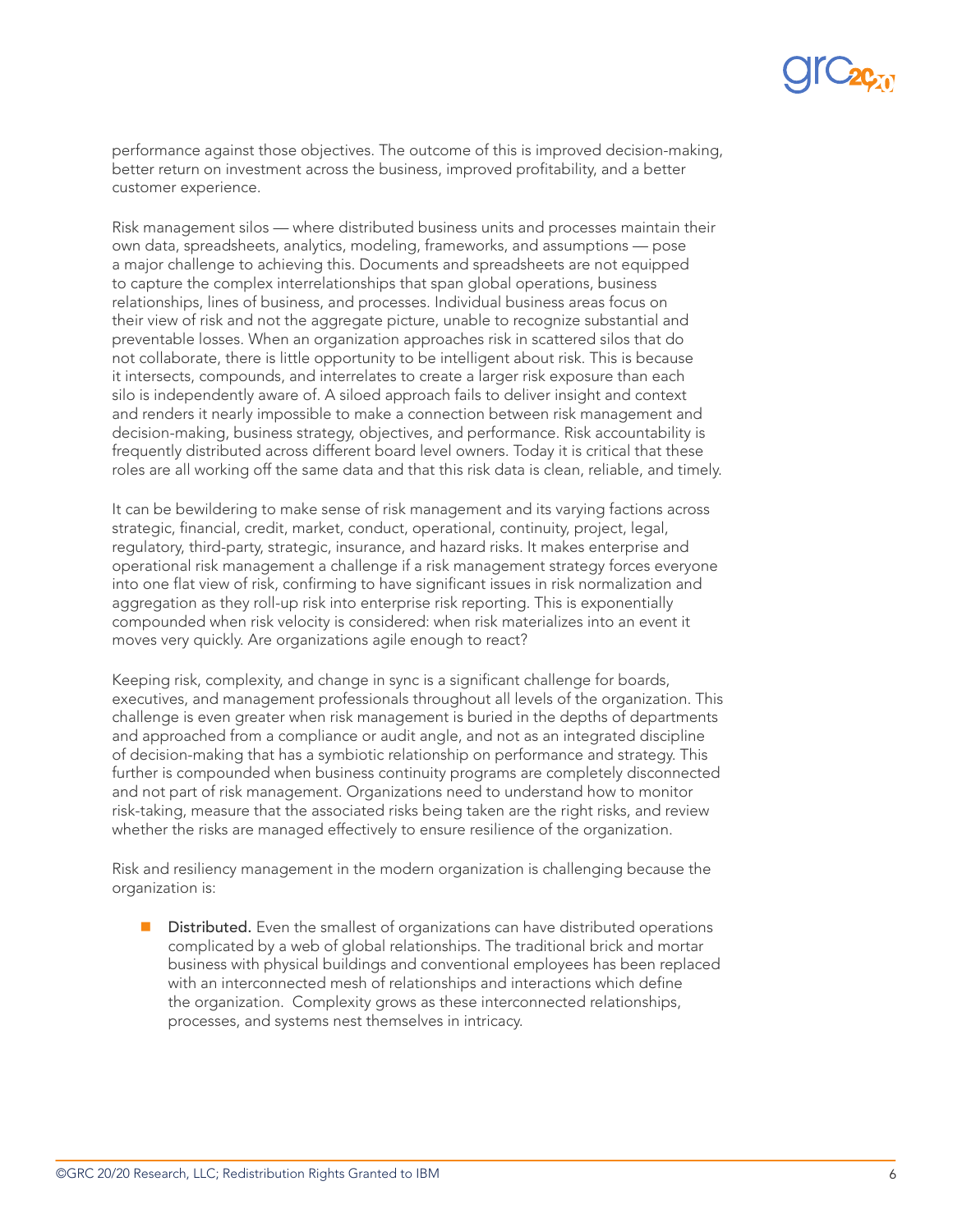- **n** Dynamic. Organizations are in a constant state of flux as distributed business operations and relationships grow and change. At the same time, the organization is trying to remain competitive with fluctuating strategies, technologies, and processes while keeping pace with change to risk. The multiplicity of risk environments that organizations must monitor span regulatory, geopolitical, market, credit, and operational risks. Managing risk and business change on numerous fronts buries the organization when managed in silos.
- **n** Disrupted. Organizations face an complex and chaotic global risk environment while attempting to manage high volumes of structured and unstructured risk data across multiple systems, processes, and relationships to see the big picture of performance, risk, and resiliency. The velocity, variety, veracity, and volume of risk data is overwhelming – disrupting the organization and slowing it down at a time when it needs to be agile and fast.
- Accountable. There is growing awareness among executives and directors that risk management needs to be taken seriously. It is part of their fiduciary obligations to oversee risk management as an integrated part of business strategy and execution.

Resilience is not business continuity 2.0. It is much more than that. Risk and resilience management is an integrated effort that requires collaboration, processes, and information/technology shared between operational risk management, business continuity management, and even third-party risk management.

### Operational Resilience Definitions

Operational resilience is a growing regulatory concern in the financial services industry. This is how the financial regulators define operational resilience:

- $\Box$  UK FCA: We define operational resilience as the ability of firms and FMIs and the financial sector as a whole to prevent, adapt, respond to, recover and learn from operational disruptions.
- $\Box$  EU DORA: 'digital operational resilience' means the ability of a financial entity to build, assure and review its operational integrity from a technological perspective by ensuring, either directly or indirectly, through the use of services of ICT third-party providers, the full range of ICT-related capabilities needed to address the security of the network and information systems which a financial entity makes use of, and which support the continued provision of financial services and their quality.
- **US OCC:** Operational resilience is the ability to deliver operations, including critical operations and core business lines, through a disruption from any hazard. It is the outcome of effective operational risk management combined with sufficient financial and operational resources to prepare, adapt, withstand, and recover from disruptions.
- **D** Basel Committee on Banking Supervision: The Committee defines operational resilience as the ability of a bank to deliver critical operations through disruption. This ability enables a bank to identify and protect itself from threats and potential failures, respond and adapt to, as well as recover and learn from disruptive events in order to minimise their impact on the delivery of critical operations through disruption. In considering its operational resilience, a bank should take into account its overall risk appetite, risk capacity and risk profile.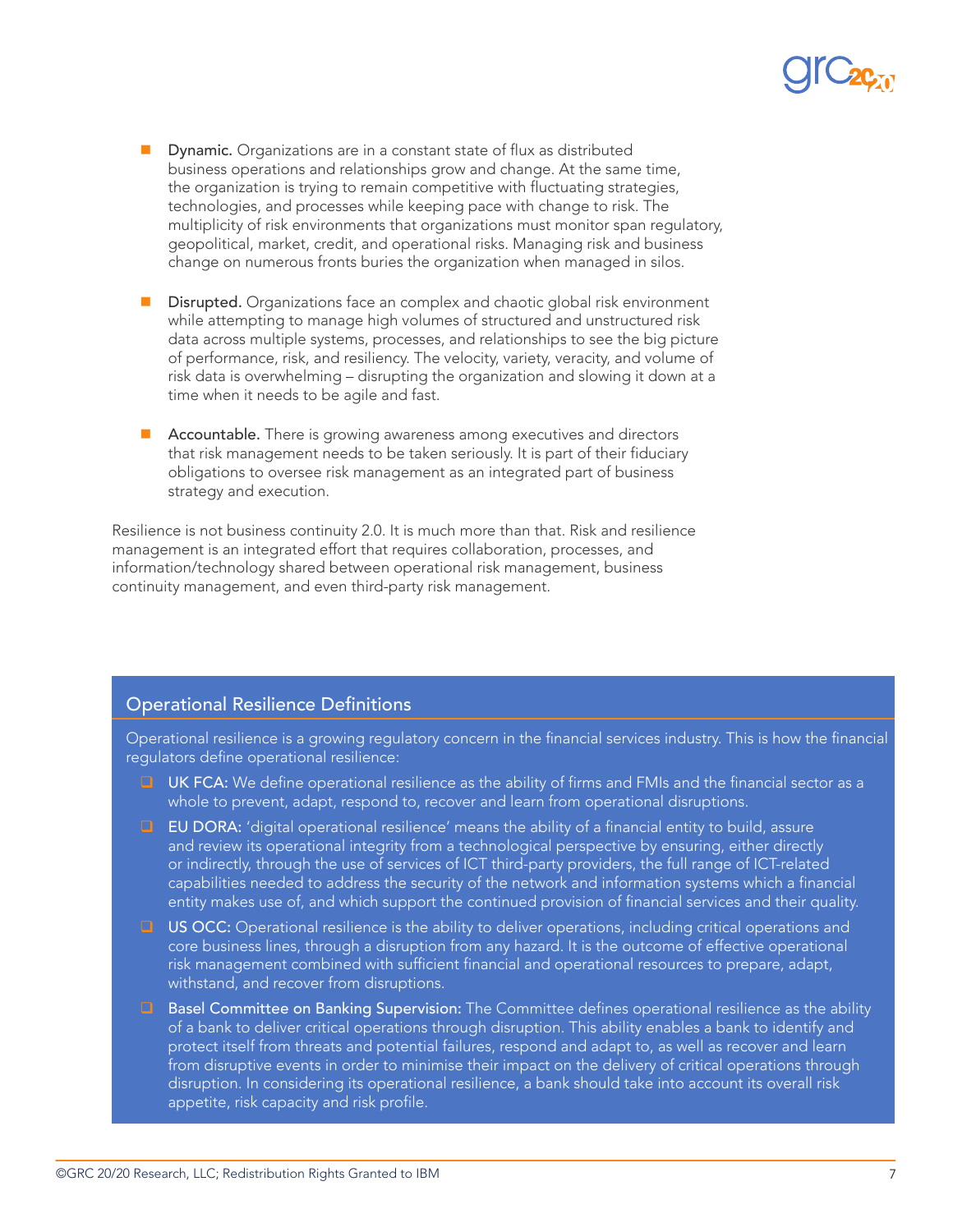

### Providing 360° Contextual Awareness of Risk and Resilience

The physicist, Fritjof Capra, made an insightful observation on living organisms and ecosystems that also rings true when applied to risk and resilience management:

#### *"The more we study the major problems of our time, the more we come to realize that they cannot be understood in isolation. They are systemic problems, which means that they are interconnected and interdependent."*  Fritjof Capra

Capra's point is that biological ecosystems are complex, interconnected, and require a holistic understanding of the intricacy in interrelationships as an integrated whole, rather than a dissociated collection of parts. Change in one segment of an ecosystem has cascading effects and impacts to the entire ecosystem. Consider the interconnectedness of a cycle of risk in the context of a drought and a forest fire. A drought increases the risk of a forest fire. If a fire should start this further contaminates the water as a byproduct of the fire. As the forest regrows it further reduces the water supply to sustain this growth which could cause more drought conditions.

Organizations need complete 360° situational awareness and visibility into their processes, operations, objectives, and risks. What complicates this is the exponential effect of risk on the organization. The business operates in a world of chaos, and even a small event can cascade, develop, and influence what ends up being a significant issue. Dissociated siloed approaches to risk and resilience management that do not span processes and systems can leave the organization with fragments of truth that fail to see the big picture across the enterprise, as well as how it impacts their strategy and objectives. The organization needs visibility into objective and risk relationships across processes. Complexity of business and intricacy, as well as the interconnectedness of risk data, requires that the organization implement an enterprise view of risk and resilience monitoring, automation, and enforcement.

The ecosystem of business objectives, uncertainty/risk, and integrity is complex, interconnected, and requires a holistic contextual awareness of the organization – rather than a dissociated collection of processes and departments. This interconnectedness of business is driving demand for 360° contextual awareness in the organization's risk and resilience processes to reliably achieve objectives, address uncertainty, and act with integrity. Organizations need to see the intricate intersection of objectives, risks, and boundaries across the business. The interconnectedness of objectives, strategy, risks, and continuity require 360° contextual awareness of risk and resiliency.

Firms globally and across industries are focusing on integrating their risk management resilience (historically business continuity/disaster recovery) programs. This is becoming a key regulatory requirement in some industries. Delivering this requires a holistic view into the objectives and processes of the organization in the context of uncertainty and risk and the symbiotic interaction of risk management and business continuity.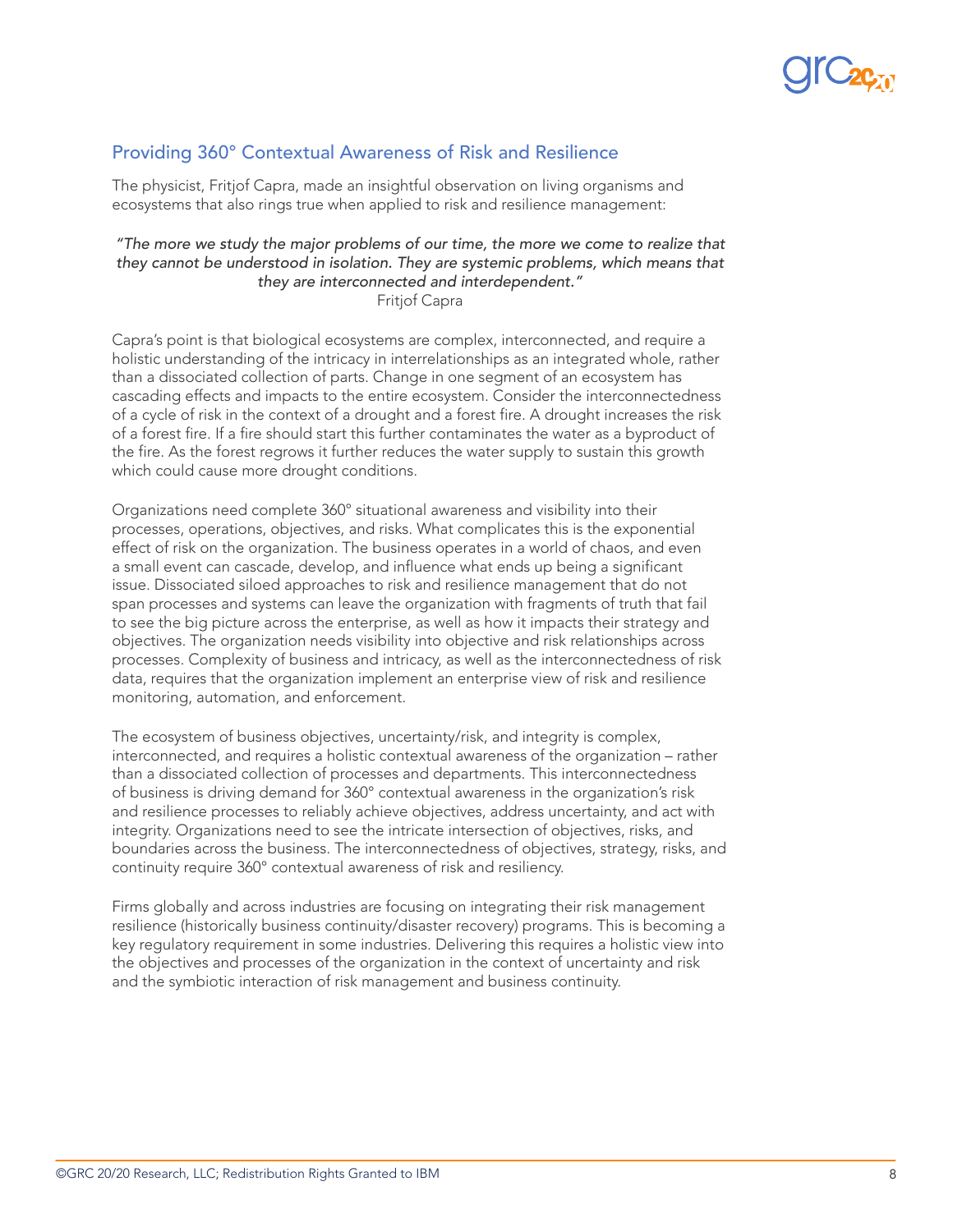

#### *The Risk & Resilience Central Nervous System*

Organizations need to develop a risk management capability aligned with strategy, performance, and objectives that operate as a risk central nervous system. Consider the following from Steve Balmer:

*"If you think of the human body, what does our nervous system let us do? It lets us hear, see, take input. It lets us think, analyze, and plan. It lets us make decisions and communicate and take action. Every company has a nervous system: companies take inputs, they think, they plan, they communicate, they take action."*  Steve Balmer, former CEO Microsoft

A nervous system connects with other major systems of the body, and provides among others analytical capability, strategic thinking, and quick response to the environment.

In the same context, organizations need a command and control hub that provides the analytical capability to measure and monitor a connected view of risk across:

- Strategy
- **Operations**
- Continuity & Resilience
- Compliance & Regulatory
- Reputational
- Conduct
- Market
- **Insurance**
- Credit
- Liquidity

Managing risk and resilience effectively requires multiple inputs and methods of modeling and analyzing risk. This requires information gathering — risk intelligence — so the organization has a full perspective and can make better business decisions. This is an important part of developing a risk analysis framework. Mature risk management is built on a risk management process, information, and technology architecture that can show the relationship between objectives, risks, controls, loss, and events. The demand is for predictive analytics to extract from this mass amount of data what exactly will help to prevent future significant losses, events, as well as incidents, and further help strategic business objectives succeed.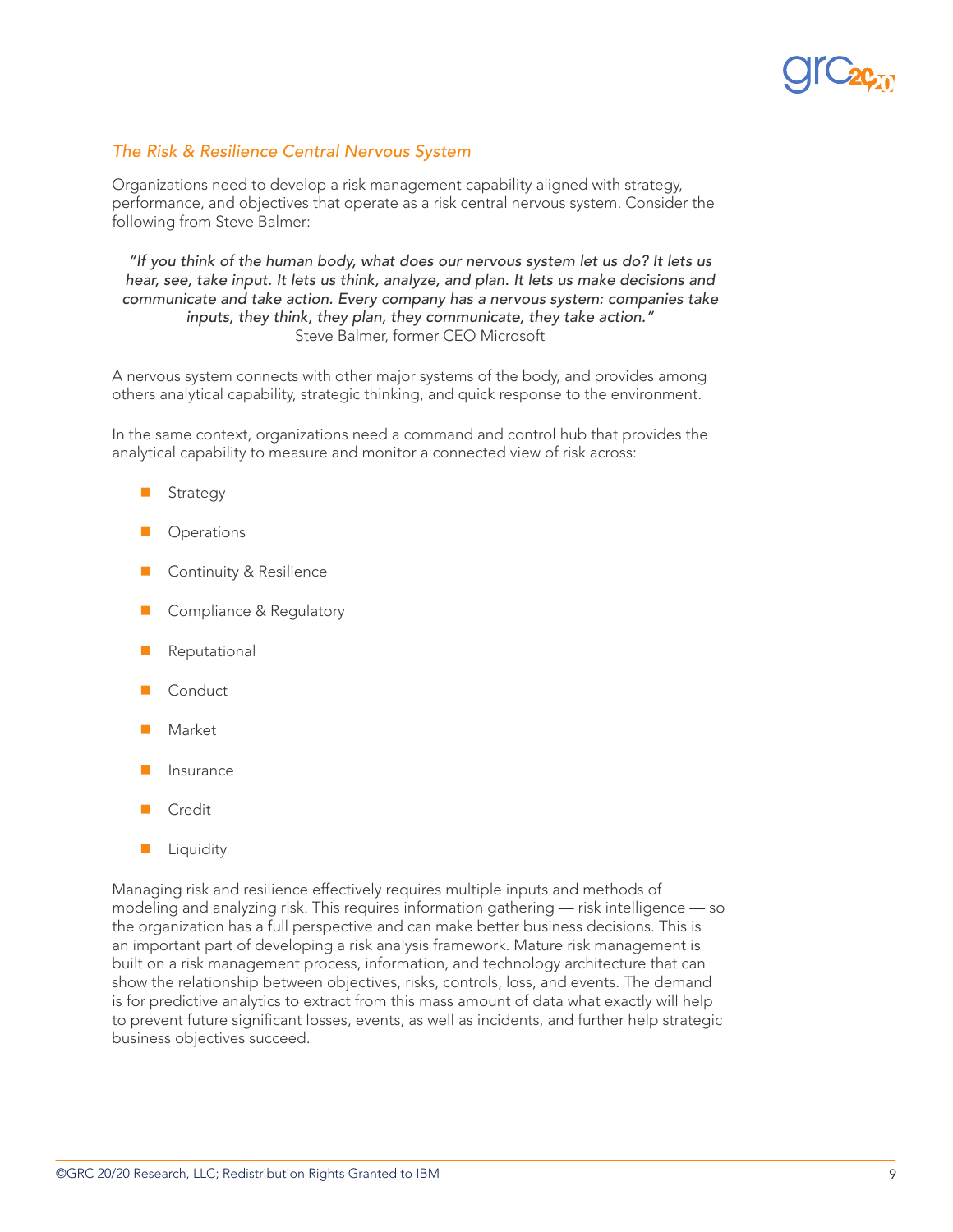

This means enabling a federated and connected view of risk that leverages artificial intelligence, machine learning, and robotic process automation to make the risk management process more efficient, effective, and agile. This in turn enables organizations to spend more time focusing on the analysis of risk in the context of the organization, its strategy, and objectives. Technology makes it easier to share data, while still maintaining independence of thought and action across the organization.

In light of this, organizations should consider:

- $\blacksquare$  How does the organization know it is taking and managing risk effectively to achieve optimal operational performance, and meet its strategic objectives?
- $\blacksquare$  Which objectives could fail as a result of current risks?
- $\blacksquare$  How does the organization make the right business decisions?
- What impact does risk have on products and services?
- $\blacksquare$  What is the impact or potential impact on customers?
- Do businesses understand the interrelationships and correlations between risks?
- **n** Does the organization understand the relationships generally between cause and effect, processes, end-to-end process flows, and products and services?
- Does the organization understand the risk exposure to each individual objective or process, and how it interrelates with other risks to aggregate into an enterprise perspective of risk?
- $\blacksquare$  Can the organization accurately gauge the impact risk has on strategy, performance, project, process, department, division, and enterprise levels?
- $\blacksquare$  Does the organization have the information it needs to quickly respond to and avoid risk exposure, and also to seize risk-based opportunities?
- $\blacksquare$  Does the organization monitor key risk indicators across critical projects and processes?
- $\blacksquare$  Is the organization optimally measuring and modeling risk?

Gathering multiple perspectives on risk is critical for producing effective relational diagrams, decision trees, heat maps, and scenarios. This risk intelligence comes from:

**n** The external perspective. Monitoring the external environment for geopolitical, environmental, competitive, economic, regulatory, and other risk intelligence sources.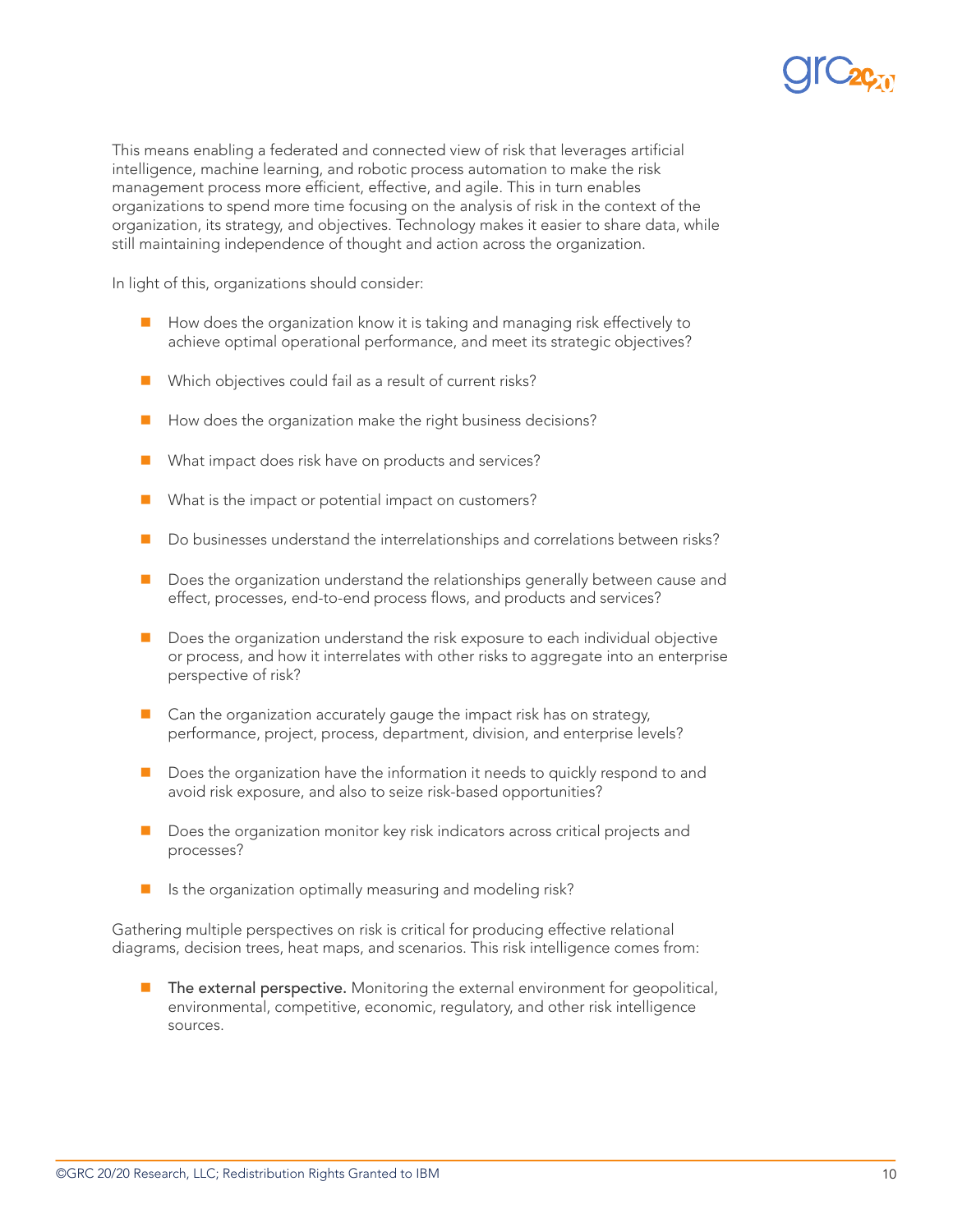

The internal perspective. Evaluating the internal environment of objectives, projects, risks, controls, audits, loss, performance and risk indicators, and other internal data points.

The Bottom Line: Successful risk and resilience management requires the organization to provide an integrated strategy, process, information, and technology architecture. The goal is comprehensive straightforward insight into risk and resilience management to identify, analyze, manage, and monitor risk in the context of operations, processes, and services. It requires the ability to continuously monitor changing contexts and capture changes in the organization's risk profile from internal and external events as they occur that can impact objectives. Organizations need to clearly understand the breadth and depth of their integrated risk and resilience management strategy and process requirements, and from there select the right information and technology architecture that is agile and flexible to meet the range of risk management needs for today, and into tomorrow.

#### Risk & Resilience Management by Design

#### An Integrated Approach to Risk & Resilience Management

The primary directive of a mature risk and resilience management program is to deliver effectiveness, efficiency, and agility to the business. This is in the context of managing the breadth of risks of organizational performance, objectives, strategy, and operations. This requires a strategy that connects the enterprise, business units, processes, transactions, and information to enable transparency, discipline, and control of the ecosystem of risks across the extended enterprise.

GRC 20/20 has identified three approaches organizations can take to better manage risk:

- **n** Anarchy ad hoc department silos. This is when the organization has departments doing different yet similar things with little to no collaboration between them. Distributed and siloed risk management initiatives never see the big picture and fail to put risk management in the context of organizational strategy, objectives, and performance. The organization is not thinking big picture about how risk management processes can be designed to meet a range of needs. An ad hoc approach to risk management results in poor visibility into the organization's relationships, as there is no framework for bringing the big picture together; there is no possibility to be insightful about risk and performance. The organization fails to see the web of risk interconnectedness and its impact on performance and strategy, leading to greater exposure than any silo understood on its own.
- Monarchy one size fits all. If the anarchy approach does not work then the natural reaction is the complete opposite: centralize everything and get everyone to work from one perspective. However, this has its issues as well. Organizations become susceptible to one department being in charge of managing risk, without perhaps fully understanding the breadth and scope of all of the necessary risk management priorities. The needs of one area may also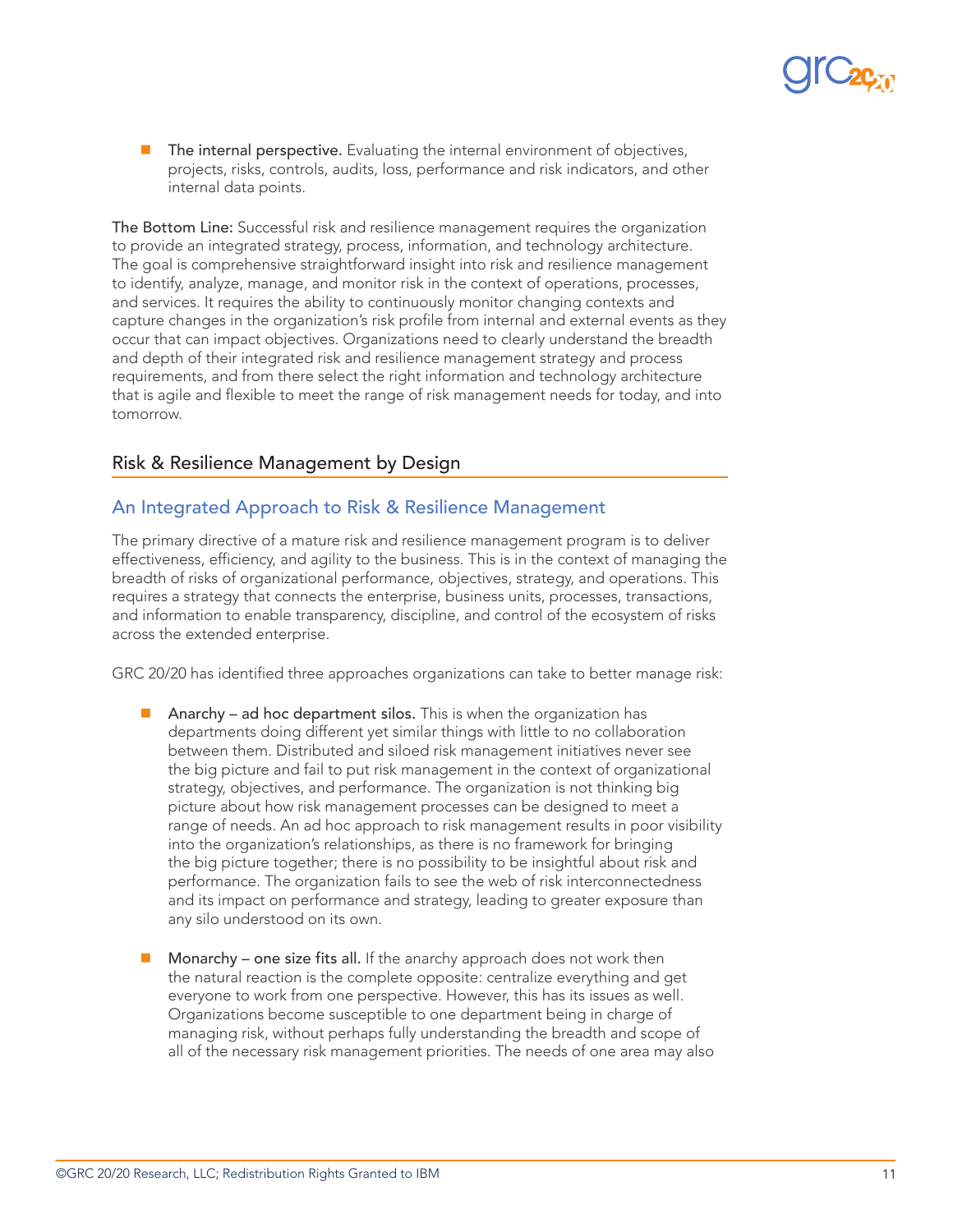

come to shadow the needs of others. From a technology point of view, it may force many parts of the organization into managing risk with the lowest common denominator, resulting in watered-down risk management.

Federated – an integrated and collaborative approach. The federated approach is where mature organizations will find the greatest balance in a collaborative and connected view of risk management, governance, and oversight. It allows for some level of department and business function autonomy when needed, but also focuses on a common governance model and architecture that the various groups across risk management participate in. A federated approach increases the ability to connect, understand, analyze, and monitor connectedness and underlying patterns of performance, risk, and control across risk relationships. Mainly it allows different business functions to be focused on their areas while reporting into a common risk governance framework and architecture. Different functions participate in risk management with a focus on coordination and collaboration through a common core architecture that integrates well with other systems.

#### Risk & Resilience Management Strategic Plan

Designing a risk and resilience management program starts with defining the risk and resilience management strategy. The strategy connects key business functions with a common risk governance framework and policy. The strategic plan is the foundation that enables risk transparency, discipline, and control of the ecosystem of risk across the enterprise.

The core elements of the risk and resilience management strategic plan include:

- $\blacksquare$  Risk and resilience management team. The first piece of the strategic plan is building the cross-organization risk management team (e.g., committee, group). This team needs to work with risk owners to ensure a collaborative and efficient risk governance process is in place. The goal of this group is to take the varying parts of the organization that have a vested stake in risk management and gets them collaborating and working together on a regular basis. Various roles often involved on the risk and resilience management strategic team are: enterprise and operational risk management, business continuity/disaster recovery, compliance, ethics, legal, finance, information technology, security, audit, quality, health & safety, environmental, and business operations. One of the first items to determine is who chairs and leads the risk management team, this is typically the Chief Risk Officer of the organization.
- Risk and resilience management charter. With the initial collaboration and interaction of the risk management team in place, the next step in the strategic plan is to formalize this with a risk management charter. The charter defines the key elements of the risk and resilience management strategy and gives it executive and board authorization; it will contain the mission and vision statement of risk and resilience management, the members of the risk and resilience management team, and defines the overall goals, objectives, resources, and expectations of risk and resilience management. The key goal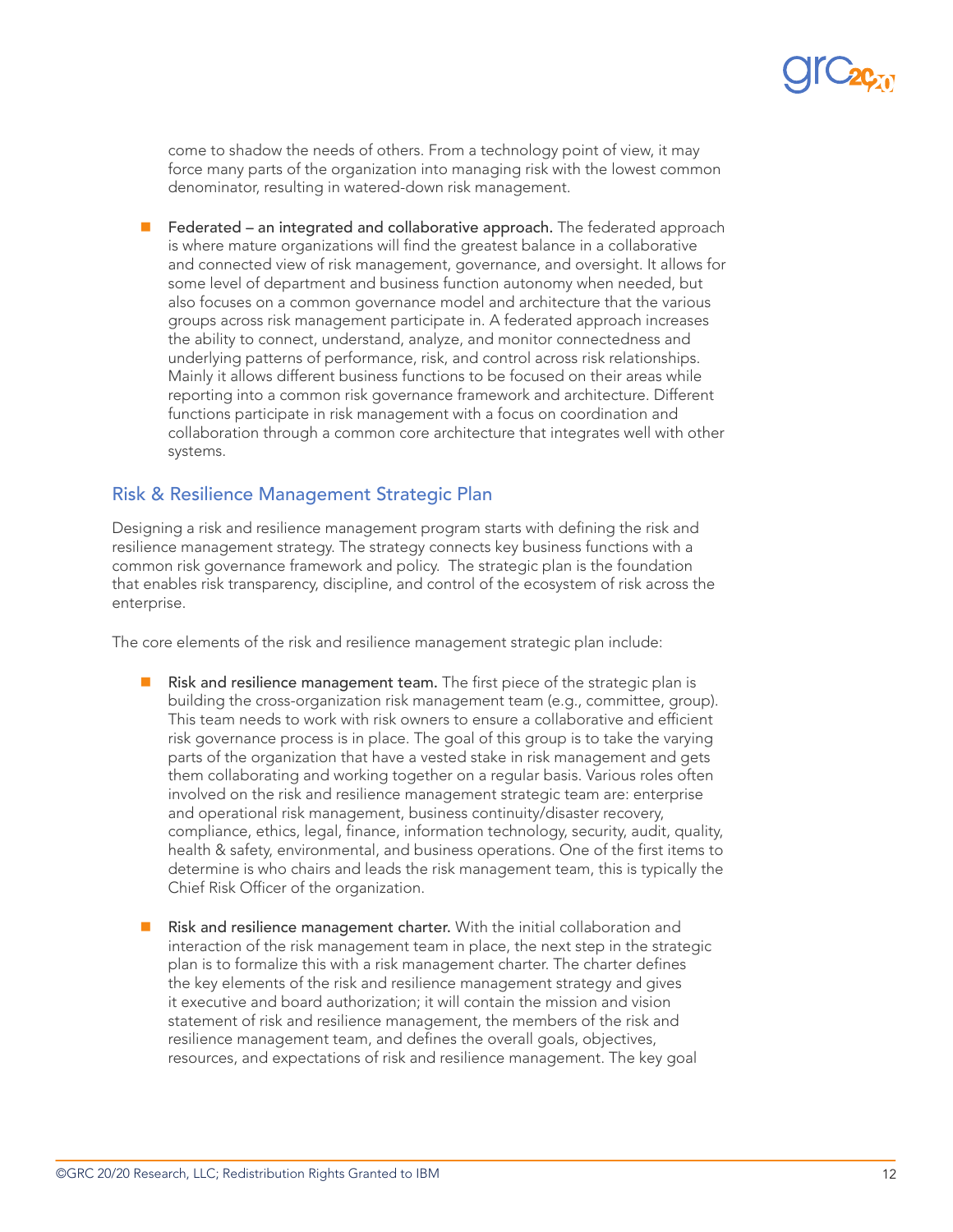

of the charter is to establish alignment of risk and resilience management to business objectives, performance, and strategy. The charter should also detail board oversight responsibilities and reporting on risk and resilience management.

Risk and resilience management policy. The next critical item to establish in the risk and resilience management strategic plan is the writing and approval of the risk and resilience management policy (and supporting policies and procedures). This sets the initial risk and resilience management structure in place by defining categories of risk, associated responsibilities, approvals, assessments, evaluation, audits, and reporting. The policy should require that an inventory of all risks be maintained with appropriate categorizations, approvals, and identification of risks.

#### Risk and Resilience Management Architecture

The risk and resiliency management strategy and policy are supported and operationalized through a risk and resilience management architecture. Organizations require complete situational and holistic awareness of risks across operations, processes, transactions, and data to see the big picture in the context of organizational performance and strategy. Distributed, dynamic, and disrupted business requires the organization to take a strategic approach to risk and resilience management architecture. The architecture defines how organizational processes, information, and technology are structured to make risk and resilience management effective, efficient, and agile across the organization and its relationships.

These are the three areas of the risk and resilience management architecture:

- 1. Risk and resilience management process architecture
- 2. Risk and resilience management information architecture
- 3. Risk and resilience management technology architecture

It is critical that these architectural areas be initially defined in this order. It is the risk and resilience management processes that determine the types of risk information needed, gathered, used, and reported. It is the information architecture combined with the process architecture that will define the organization's requirements for the risk and resilience technology architecture. Too many organizations select technology for risk management first, which in turn dictates what their risk process and information architecture will be. This forces the organization to conform to a technology for risk management instead of finding the technology that best fits their risk process and information needs.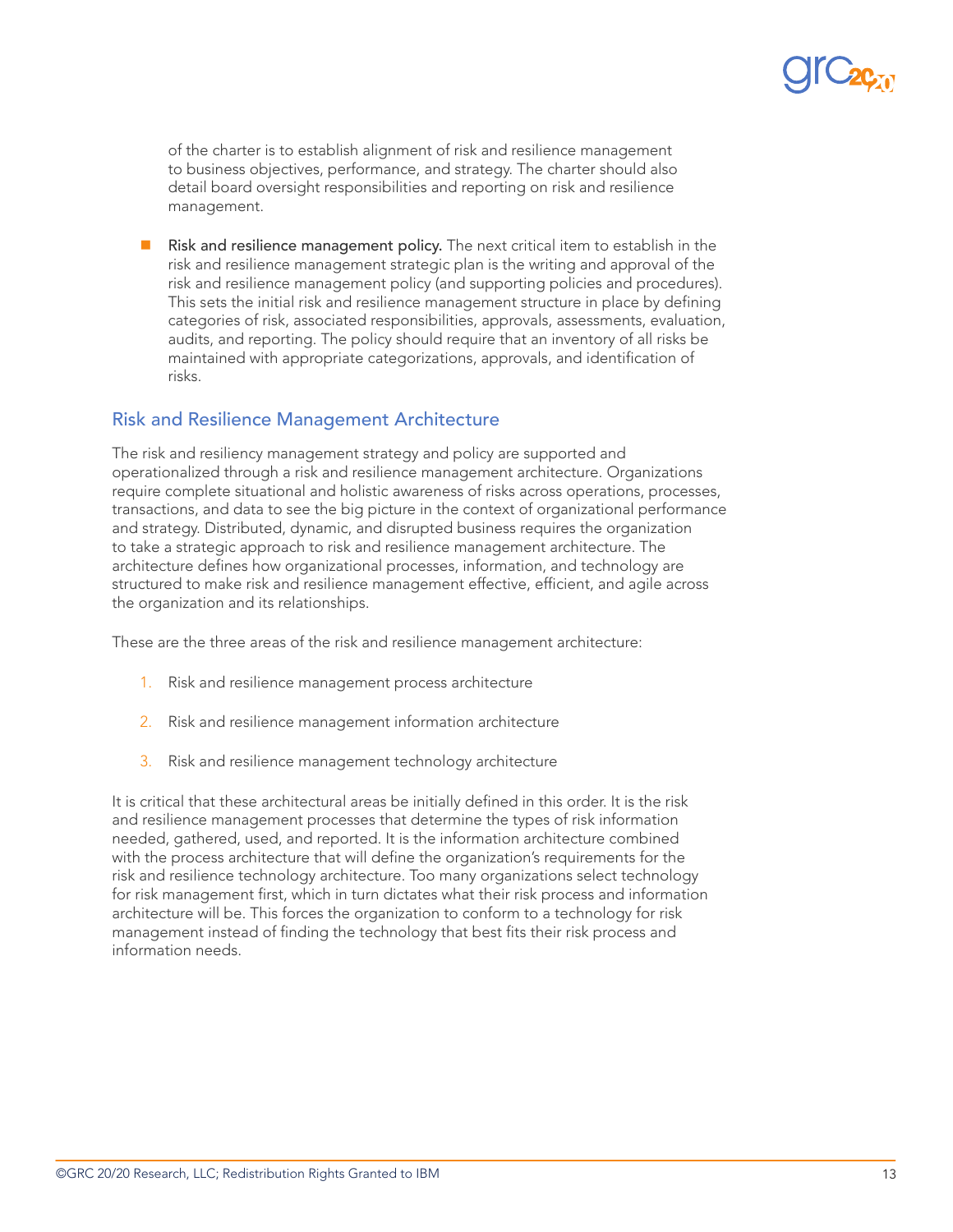

### Risk and Resilience Management Process Architecture

Risk and resilience management processes are a part and subset of overall business processes. Processes are used to manage and monitor the ever-changing risk environments. The risk management process architecture is the structural design of processes, including their components of inputs, processing, and outputs. This framework inventories and describes risk and resilience management processes, their components and interactions, and how they work together, as well as with other enterprise processes.

While risk and resilience management processes can be very detailed and vary by organization and industry, there are five that organizations should have in place:

- $\Box$  Objective, process & service identification. The first step is to define, map, and model the organization's objectives, processes, and services. Objectives can be defined at different levels such as entity, division, department, process, service, project, or even asset level objectives. Risk is formally the effect of uncertainty on objectives. This necessitates that the organization also fully define, map, and model its business processes and services to understand risk and resiliency in the context of the organization's operations.
- $\blacksquare$  Establish impact tolerances. Next, the organization needs to clearly define impact tolerances for objectives, processes, and services. This includes a clear understanding of what some call risk appetite, but is more than that.
- Risk identification. This is the collection of processes aimed at automating a standard, objective approach for identifying risk. Understand your surroundings. It is about the internal business context, the external environment that the business operates in, and your strategy as to where the business is heading. On an ongoing basis, and separate from the monitoring of individual risks, is the ongoing process of monitoring risk in the context of external environments as well as the internal organization's environment. The purpose is to identify opportunities and risks that are evolving and impact the overall objectives and performance of the organization. A variety of regulatory, environmental, economic, geopolitical, and internal business factors can affect the success or failure of any organization. This includes the potential for natural disasters, disruptions, commodity availability and pricing, industry developments, and geopolitical risks. This also involves monitoring relevant legal and regulatory environments in corresponding jurisdictions to identify changes that could impact the business and its objectives.
- Risk assessment. Once an organization identifies risks that can impact the business, it then can identify what can happen to help or hinder your objectives. An organization wants to identify the possibilities of outcomes, all the way to what can impact it from achieving its objectives. This should go beyond heat maps to include a variety of risk analysis and assessment techniques (e.g., bowtie risk assessments, scenario analysis, Bayesian modeling). There are so many variables that can hinder the organization from achieving objectives. Some of these can be fairly evident and common sense, some can be very abstract,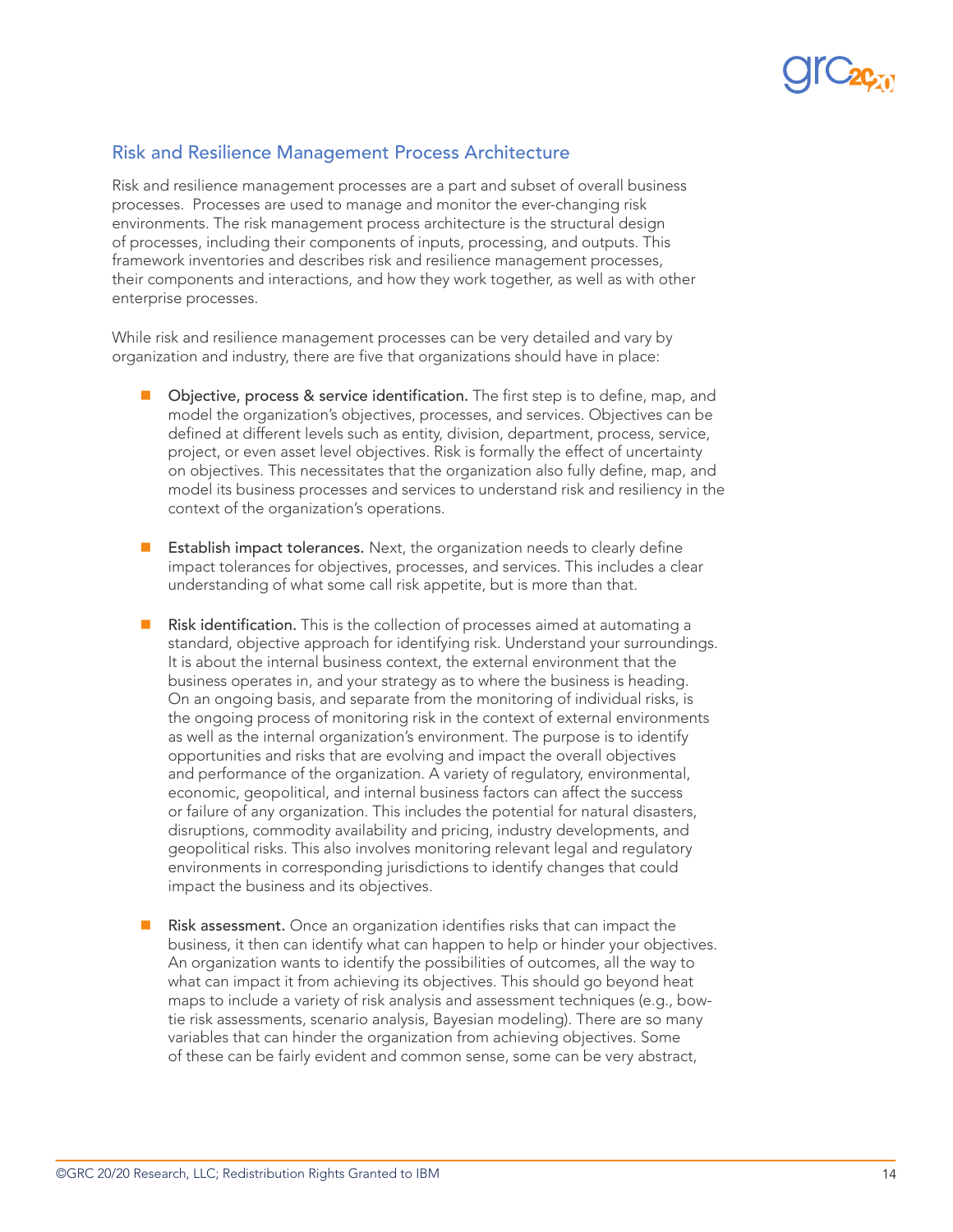

remote, and down in the weeds of the organization. This requires tabletop exercises as well as risk scenario modeling and analysis to explore intuitively complex relationships of risks to other risks and objectives.

- Risk treatment. After the range of potential possibilities is understood, the organization needs to decide what to do. What is going to be the best route for the organization to achieve its objectives while minimizing loss and potential harm. This gets into risk measurement activities of understanding inherent and residual risk, while looking at strategies of risk acceptance, risk transfer (insurance), risk avoidance, or risk mitigation (controls). The goal is to optimize value and return while keeping risk within acceptable levels of tolerance and appetite. This also involves testing of scenarios and controls.
- n Risk and resilience monitoring. This stage includes the array of processes to continuously monitor risks in the organization. These activities are the ones typically done within the organization to monitor and assess risks on an ongoing basis.
- n Risk and resilience communications & attestations. Ongoing processes to manage the communication and interactions with risk owners throughout the risk and resilience management lifecycle. These are done on a periodic basis, or when certain risk conditions are triggered.

Effective risk and resilience management processes deliver:

- $\blacksquare$  Holistic awareness of risk. There is a defined risk taxonomy across the enterprise that structures and catalogs risk in the context of business and assigns accountability. A consistent process identifies objectives, processes, services, risks, and impact tolerances and keeps the taxonomy current - and various risk frameworks are harmonized into an integrated risk and resiliency framework. The risk information and technology architecture discussed later, aggregates risk data and effectively communicates, monitors, and manages risk.
- Establishment of risk culture and policy. Risk policy must be communicated, monitored, and enforced across the organization to establish a risk management culture. Policies are kept current, reviewed, and audited on a regular basis. Risk appetite and tolerance are established and reviewed in the context of the organization and are continuously mapped to organization performance and objectives. Technology monitors key risk indicators (KRIs) to ensure management of risk policy, and the management of risk against appetite, tolerance, and capacity.
- Risk-intelligent decision-making. This means the business has what it needs to make risk-intelligent organizational decisions. Risk strategy is integrated with organizational strategy — it is an integral part of business responsibilities. Risk assessment is done in the context of business change and strategic planning and structured to complement the organization's lifecycle to help executives make effective decisions.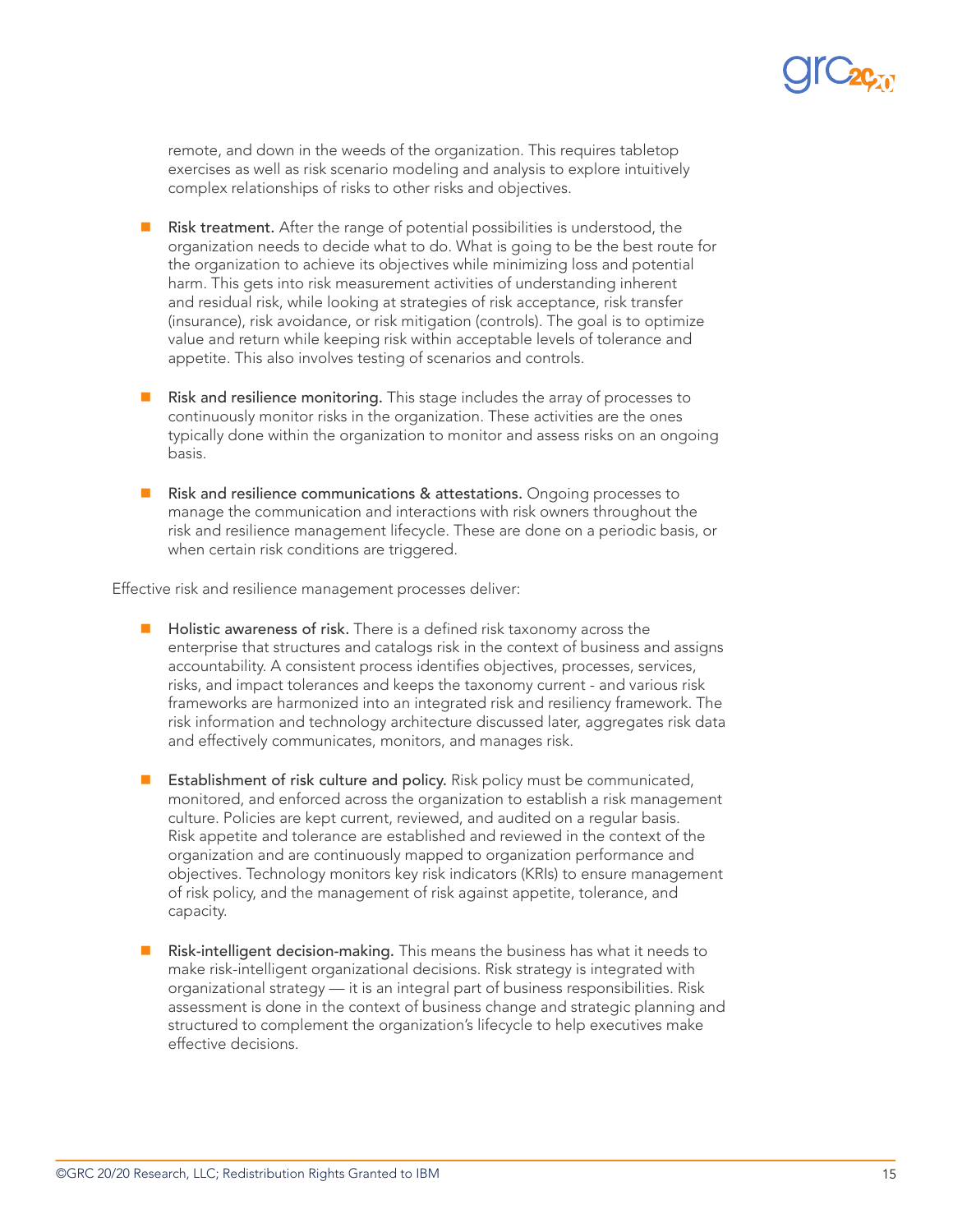- $\blacksquare$  Accountability of risk and resilience. Accountability and risk ownership are established features of risk governance and culture. Every risk, at the enterprise and business-process level, has clearly established owners. Risk is communicated to stakeholders, and the organization's track record should illustrate successful management of risk and resilience against established risk tolerances and appetites.
- n Multidimensional risk and resilience analysis and planning. The organization has a range of risk analytics, correlation, and scenario analysis tools at their disposal. Various qualitative and quantitative risk analysis techniques are in place, and the organization needs an understanding of historical loss to feed into its analysis. Risk treatment plans — whether acceptance, avoidance, mitigation, or transfer must be effective and monitored for progress.
- $\blacksquare$  Visibility of risk as it relates to performance and strategy. The enterprise views and categorizes risk in the context of corporate optimization, performance, and strategy. KRIs are implemented and mapped to key performance indicators (KPIs). Risk indicators are assigned established thresholds, and trigger reporting that is relevant to the business. The risk information adheres to information quality, integrity, relevance, and timeliness.

### Risk and Resilience Management Information & Technology Architecture

Risk and resilience management fails when information is scattered, redundant, nonreliable, and managed as a system of parts that do not integrate and work as a collective whole. The risk and resilience management information architecture supports the process architecture and overall risk and resilience management strategy. With processes defined and structured, the organization can now define the information architecture needed to support risk and resilience management processes. The information architecture involves the structural design, labeling, use, flow, processing, and reporting of risk and resilience management information to support the necessary processes.

A successful risk and resilience management information architecture will be able to connect information across risk management and business systems. This requires a robust and adaptable risk and resilience information architecture that can model the complexity of risk information, transactions, interactions, relationship, cause and effect, and the analysis of information, which can integrate and manage a range of business systems and external data.

The risk and resilience management technology architecture operationalizes the information and process architecture to support the overall risk and resilience management strategy. The right technology architecture enables the organization to effectively manage risk, and facilitate the ability to document, communicate, report, and monitor a range of risk assessments, documents, tasks, responsibilities, and action plans.

There can and should be a central core technology platform for risk and resilience management that connects the fabric of the risk processes, information, and other technologies together across the organization. But this is the hub of risk management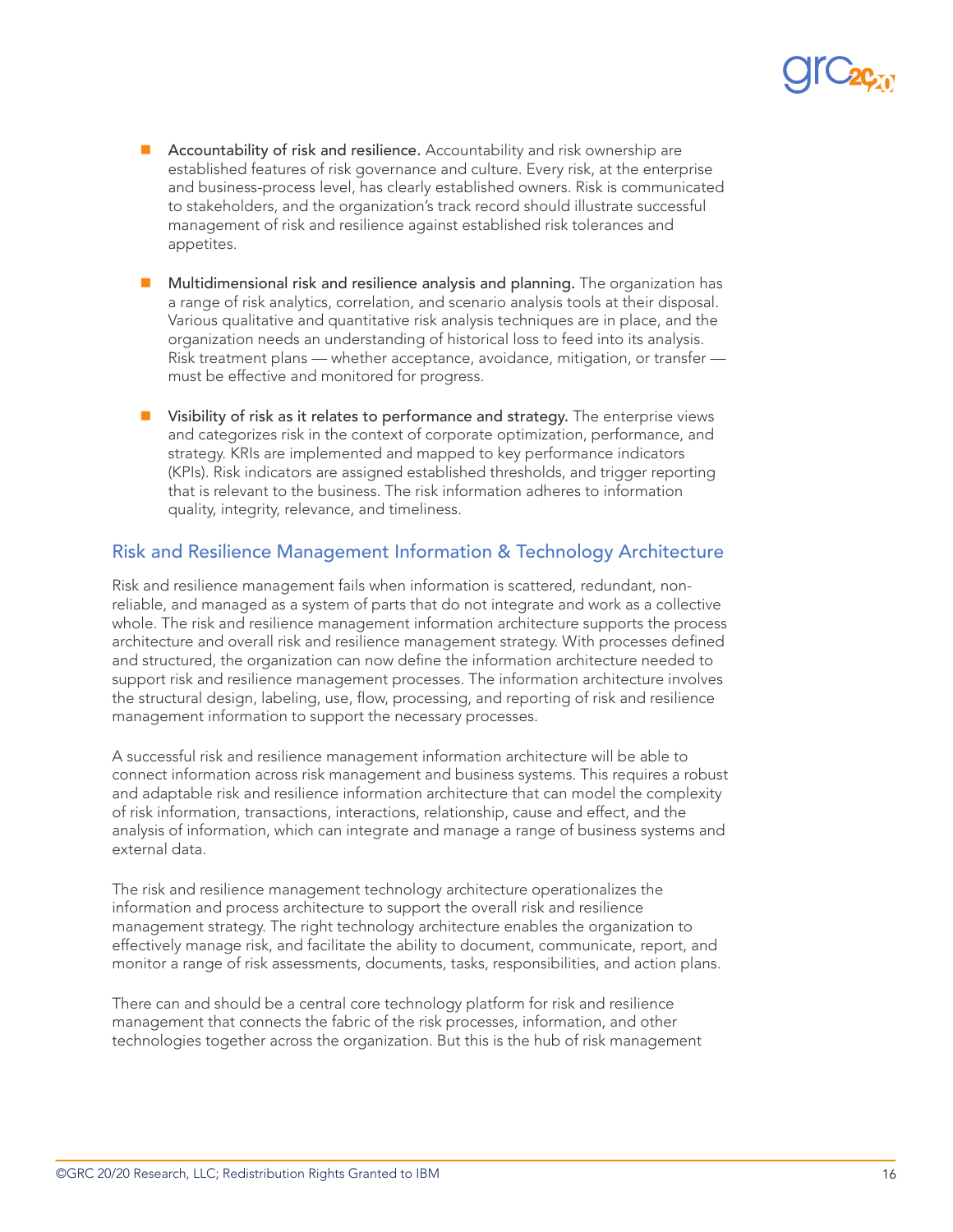

and requires that it be able to integrate and connect with a variety of other businesses specialized and focused risk systems, as well as external risk data sources.

Many organizations see risk and resilience management initiatives fail when they purchase technology before understanding their process, and information architecture and requirements. Organizations have the following technology architecture choices before them:

- **n** Documents, spreadsheets, and email. Manual spreadsheet and documentcentric processes are prone to failure, as they bury the organization in mountains of data that is difficult to maintain, aggregate, and report on - consuming valuable resources. The organization ends up spending more time in data management and reconciling, as opposed to active risk monitoring.
- $\blacksquare$  Point solutions. Implementation of a number of point solutions that are deployed and purpose-built for very specific risk and regulatory issues. The challenge here is that the organization ends up maintaining a wide array of solutions that do very similar things but for different purposes. This introduces a lot of redundancy in information gathering and communication that taxes the organization in managing risk holistically.
- Centralized risk management, GRC platforms. These are solutions built specifically for risk management, and often have the broadest array of built-in (versus built-out) features to support the breadth of risk management processes. However, many of these systems were designed for specific risk purposes, and do not manage the breadth of risks well. There has also been issues of limitations in risk normalization and aggregation, as well as pushing many parts of the organization into a single view of risk that requires everyone to manage risk in one way.
- Integrated risk and resilience management in a GRC 4.0/5.0 platform. This is the current generation of GRC technology that provides for strong integration of both risk and resiliency management. This technology manages risk to bring it to a centrally connected hub for overall analysis and reporting. It is in this context that technology takes a balanced view of risk and resilience management that includes performance, as well as risk and control needs. These solutions allow an organization to govern risk throughout its lifecycle and enable enterprise risk reporting and integration of risk throughout the enterprise.

The right risk and resilience management technology architecture choice for an organization often involves the integration of several components into a core risk and resilience management platform solution - which can facilitate the integration and correlation of risk information, analytics, and reporting. Organizations suffer when they take a myopic view of risk management technology that fails to connect all the dots and provide context to business analytics, performance, objectives, and strategy in the realtime that a business operates in.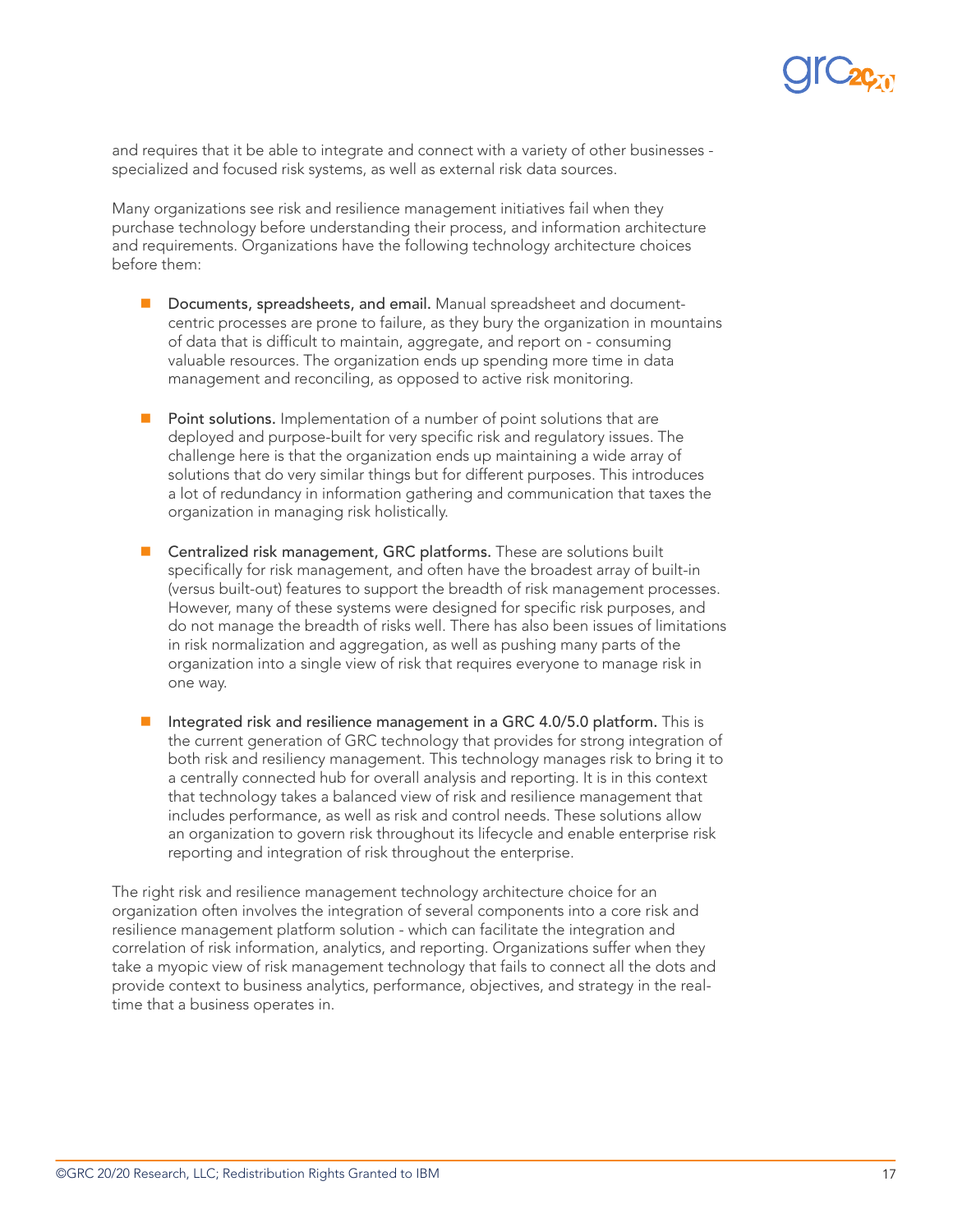

Risk technology has evolved. GRC 20/20 has monitored this over the years, as we have seen progression that brings GRC related technologies into fourth-generation (Agile GRC) and now fifth-generation (Cognitive GRC) solutions. These solutions allow for greater user experience while providing connectivity and integration with other systems to consume and share data between systems. They have advanced analytical capabilities, and leverage artificial intelligence and cognitive computing with predictive analytics, machine learning, and natural language processing.

The performance and usability of the new generation of connected and integrated risk and resilience management, in the context of GRC technology, returns value to the organization through efficiency, effectiveness, and agility - providing strong overall performance of the solution, and the agility and rapid implementation timeframes through a low-code configurable solution.

Some of the core capabilities organizations should consider in their risk and resilience management technology platform are:

- Integration. Risk and resilience management is not a single, isolated competency or technology within a company. It needs to integrate well with other technologies and competencies that already exist in the organization - so the ability to pull and push data through integration is critical.
- $\blacksquare$  Content, workflow, and task management. Content should be able to be tagged so it can be properly routed to the right subject matter expert to establish workflow and tasks for review and analysis. Standardized formats enable organizations to measure business impact, risk, and compliance.
- 360° contextual awareness. The organization should have a complete view of what is happening with risk in the context of performance and compliance. Contextual awareness requires that risk management have a central nervous system to capture signals found in processes, data, and transactions. It also needs to capture changing risks and regulations for interpretation, analysis, and holistic awareness of risk in the context of risk and performance.
- $\blacksquare$  Support for multiple risk frameworks. The risk management technology architecture should allow the organization to harmonize risk management across the enterprise. The business can use different risk management frameworks in various parts of the organization and still integrate risk data and reporting with an enterprise perspective.
- **n** Define and map objectives, processes, impact tolerances and controls to risk. Controls are used to mitigate and monitor risk. Every control in the environment maps to the risks addressed, using an integrated risk and control framework. Risk technology should allow for the complete integration and reporting on objectives and controls in the context of their relationship to risk across the enterprise.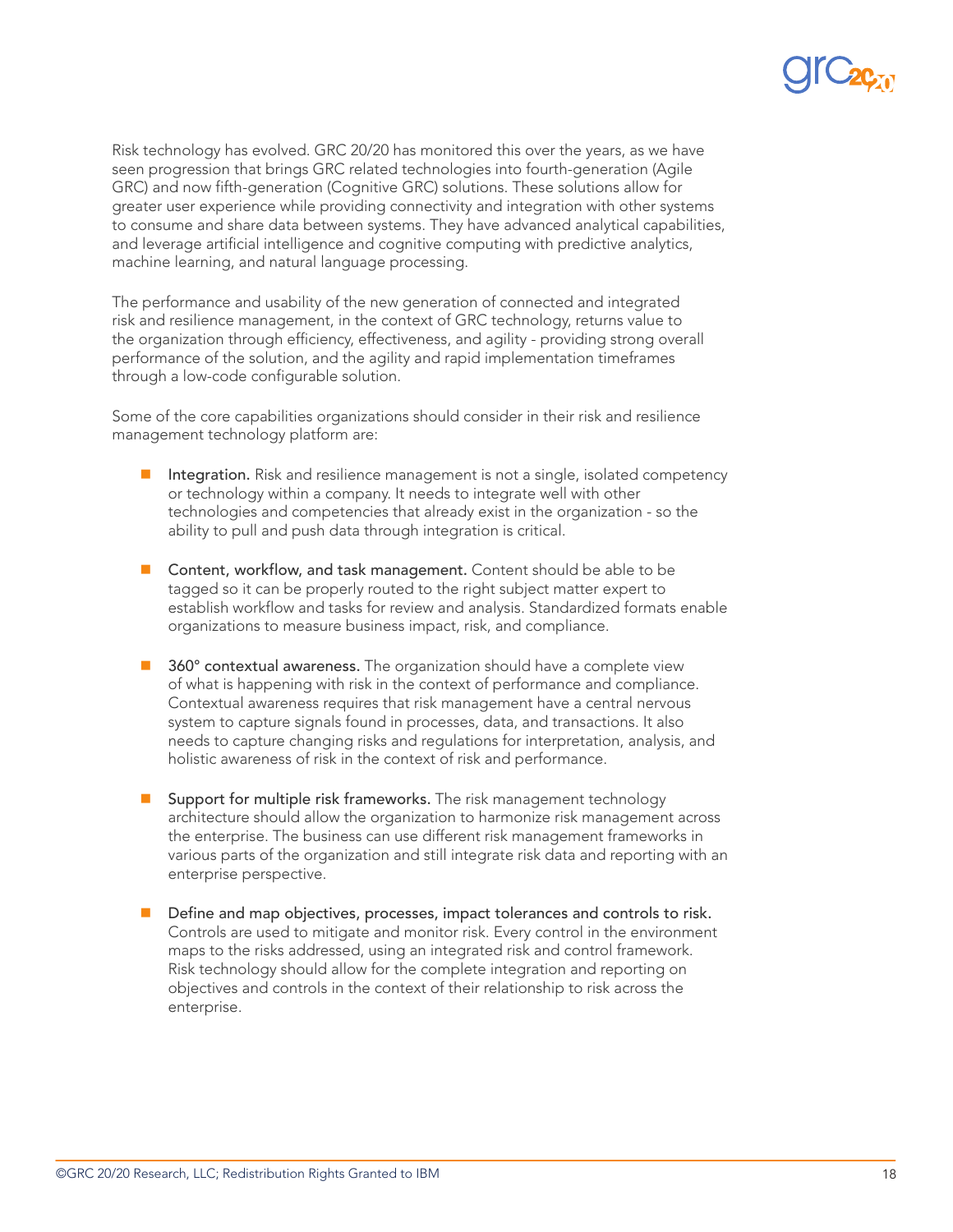

- Establish and communicate risk policy. Risk technology should allow the organization to develop, approve, and communicate policies to address risk. This establishes expectations and a culture around risk, including risk capacity, tolerance, appetite, accountability, and controls.
- $\blacksquare$  Manage loss and incidents. Loss represents the materialization of risk and must be documented and fed into risk models. Risk technology enables the management of incidents and records loss as an integrated component of a risk management process.
- Allocate risk accountability. Risk management requires that someone is responsible for risk, and the right risk technology tracks ownership and steps taken to maintain compliance through a risk taxonomy, enforcing accountability through task management, workflow, and escalation. Through reporting and metrics, owners see risk from different perspectives and understand what they are responsible for.
- Advanced risk reporting and trending. Risk technology manages and monitors risk at the enterprise level and within individual departments. This permits detailed reporting, dashboards, trending, and analytics that scale to the needs of the department or enterprise. Organizations can establish and monitor risk metrics through KRIs and map them to objectives and processes. Reporting is customizable and scalable to the context and level of detail appropriate to the audience — whether it be process owners, managers, executives, or board members.
- Risk analytics and modeling. Mature risk technology should support a breadth of risk analytics and modeling to meet the diverse needs of groups across the business. The solution can track and model spending to treat risk in the context of exposure.
- $\blacksquare$  Understand the interrelationship of risk. Risk technology provides for identification and categorization of risk into hierarchical structures to effectively manage and assign accountability. However, individual risks can also relate to risk outside of a hierarchical model. The risk information architecture allows for the categorization of risk, mapping, and the relationship of risk that does not always fit into neat hierarchies.

#### GRC 20/20's Final Perspective

### Growing in Risk & Resilience Management Maturity

To maintain the integrity of the organization and execute on strategy, the organization has to be able to see the individual risk (the tree), as well as the interconnectedness of risk (the forest). Many organizations are asking for this to go even deeper, as they need to see the leaf and branch as it connects to the tree, and how it is part of the forest.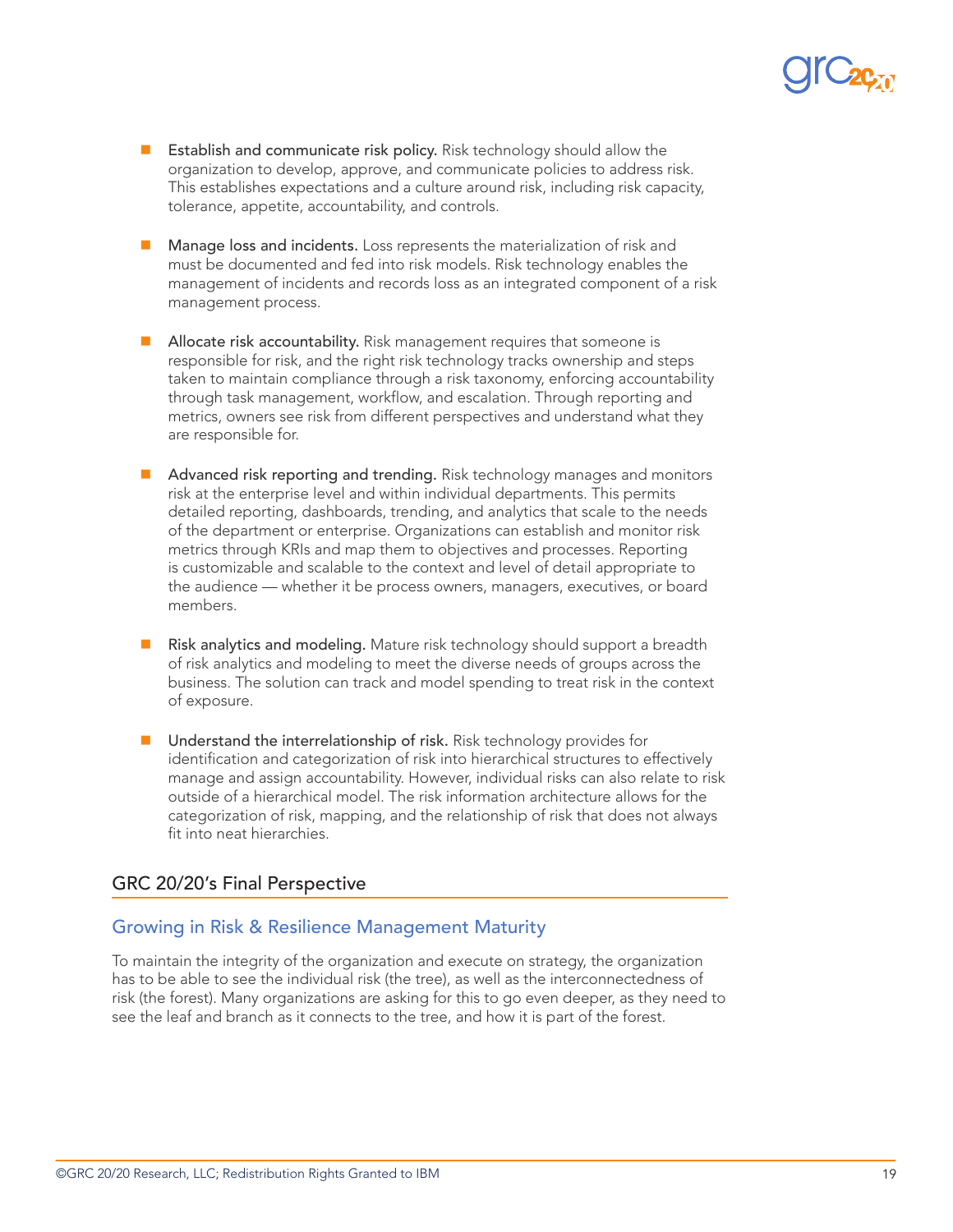Risk and resilience management in business is non-linear. It is not a simple equation of  $1 + 1 = 2$ . It is a mesh of exponential, and a sometimes chaotic, relationship and impact in which  $1 + 1 = 3$ , 30, or 300. What seems like a small disruption or exposure may have a massive effect or no effect at all. In a linear system, effect is proportional with cause, in the non-linear world of business, risks are exponential. Business is chaos theory realized. The small flutter of risk exposure can bring down the organization. If we fail to see the interconnections of risk on the non-linear world of business, the result is often exponential to unpredictable.

Mature risk and resilience management enables the organization to understand performance in the context of risk. It can weigh multiple inputs from both internal and external contexts, and use a variety of methods to analyze risk and provide qualitative and quantitative modeling.

Successful risk and resilience management requires the organization to provide an integrated process, information, and technology architecture. This helps to identify, analyze, manage, and monitor risk, and capture changes in the organization's risk profile from internal and external events as they occur. Mature risk and resilience management is a seamless part of governance and operations. It requires the organization to take a top-down view of risk, led by the executives and the board, and make up part of the fabric of the business, not an unattached layer of oversight. It also involves a bottom-up participation where business functions at all levels identify and monitor uncertainty and the impact of risk.

Organizations striving to increase risk and resilience management maturity in their organization become more:

- $\blacksquare$  Aware. They want to have a finger on the pulse of the business and watch for change in the internal and external environments that introduce risk. Key to this is the ability to turn data into information that can be, and is, analyzed and shareable in every relevant direction.
- Aligned. They need to align performance and risk management to support and inform business objectives. This requires continuously aligning objectives and operations of the integrated risk capability to the objectives and operations of the entity, and to give strategic consideration to information from the risk management capability to affect appropriate change.
- Responsive. Organizations cannot react to something they do not sense. Mature risk and resilience management is focused on gaining greater awareness and understanding of information that drives decisions and actions, improves transparency, but also quickly cuts through the morass of data to what an organization needs to know to make the right decisions.
- Agile. Stakeholders desire the organization to be more than fast; they require it to be nimble. Being fast isn't helpful if the organization is headed in the wrong direction. Mature risk and resilience management enables decisions and actions that are quick, coordinated, and well thought out. Agility allows an entity to use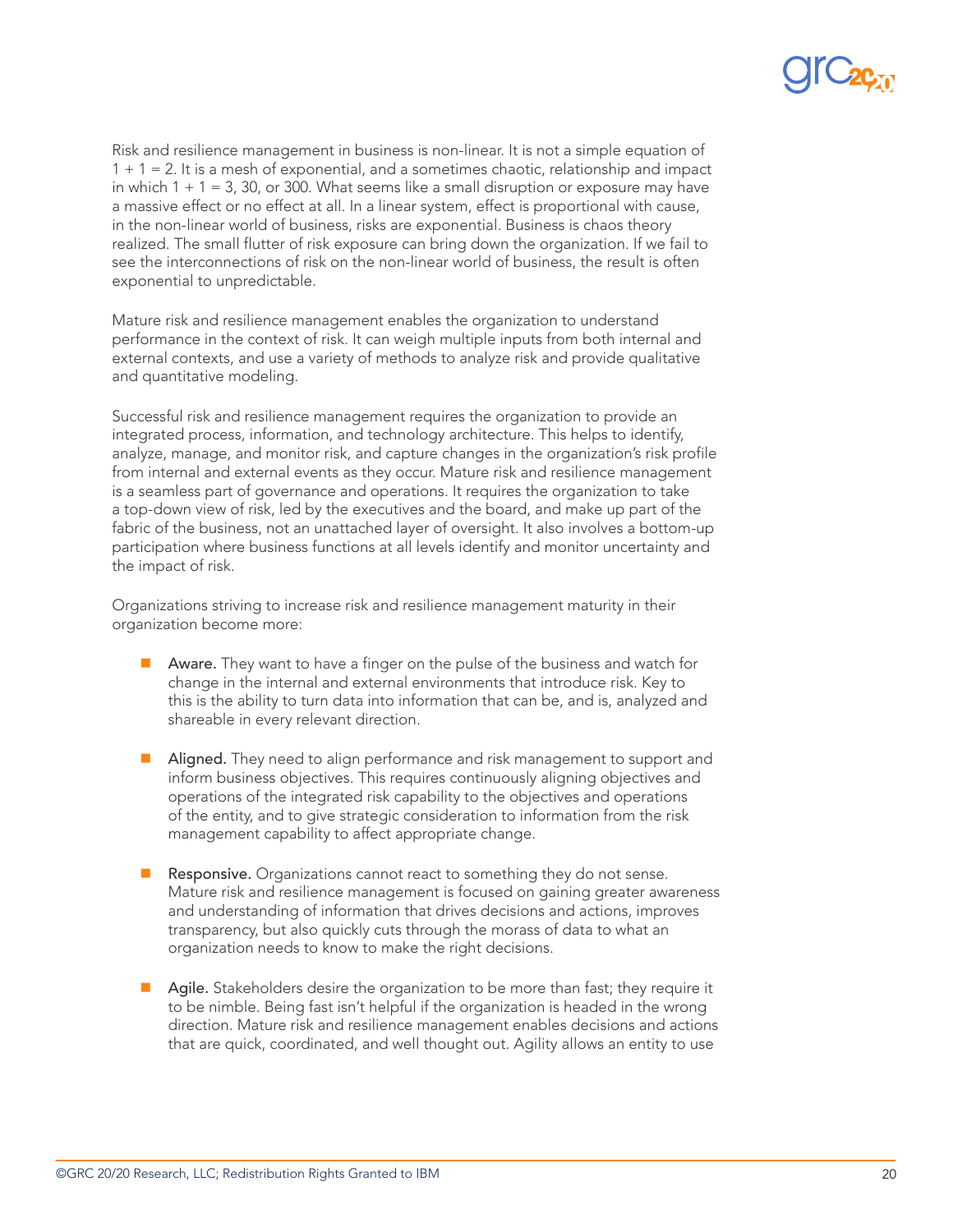

risk to its advantage, grasp strategic opportunities, and be confident in its ability to stay on course.

- **n** Resilient. The best laid plans of mice and men fail. Organizations need to be able to bounce back quickly from changes in context and risks with limited business impact. They desire to have sufficient tolerances to allow for some missteps and have the confidence necessary to rapidly adapt and respond to opportunities.
- **F** Efficient. They want to build business muscle and trim fat to rid expense from unnecessary duplication, redundancy, and misallocation of resources; to make the organization leaner overall with enhanced capability and related decisions about the application of resources.